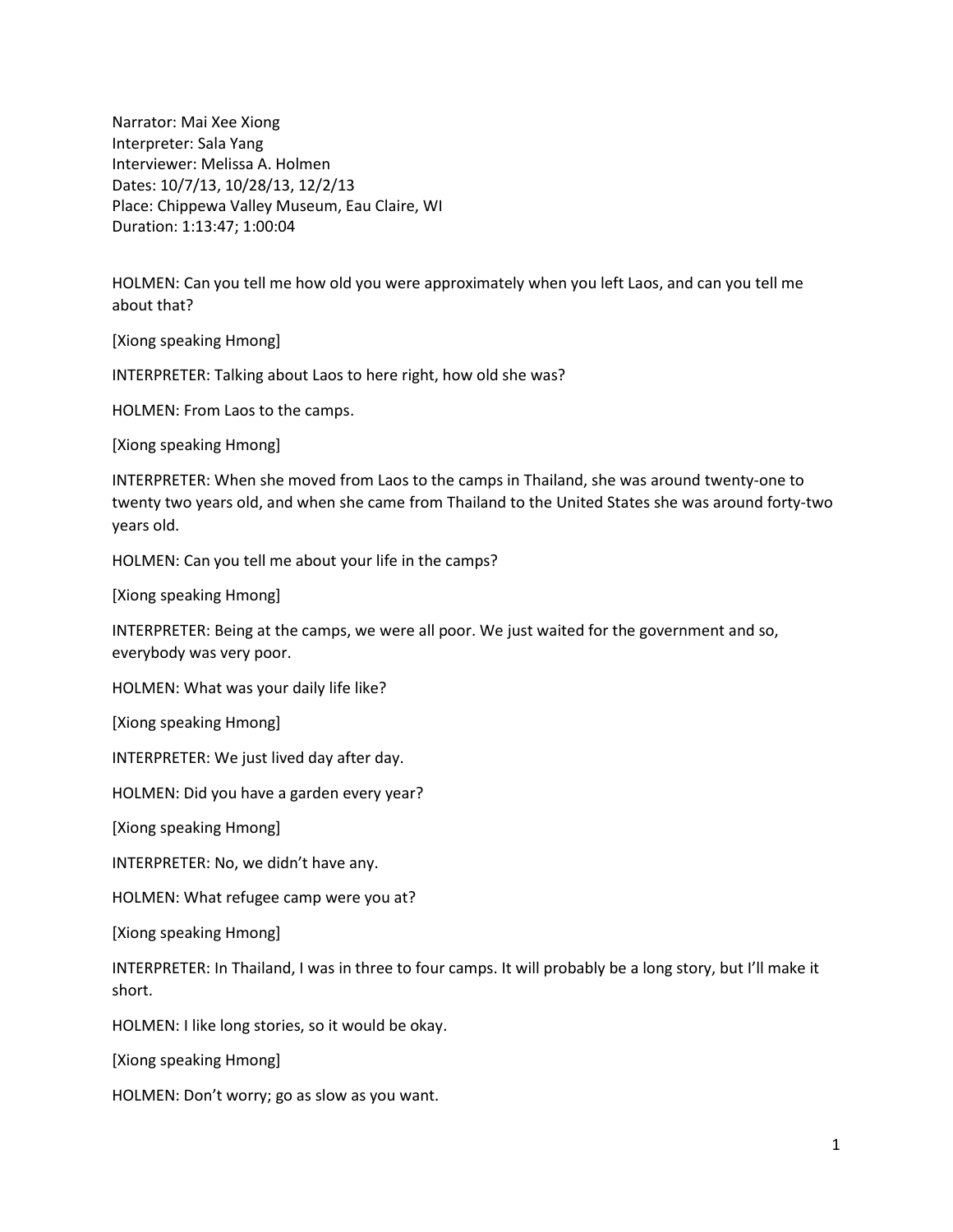INTERPRETER: First camp is Bokeh.

XIONG: In Thailand, between the Lao and Thai.

[Xiong speaking Hmong]

INTERPRETER: Yeah. She wants to say the first camp is Bokeh.

[Xiong speaking Hmong]

INTERPRETER: The second camp is Ban Vinai.

[Xiong speaking Hmong]

INTERPRETER: The third camp is Sa Kaeo.

[Xiong speaking Hmong]

INTERPRETER: And the fourth one is Phanat Nikhom.

HOLMEN: Why did you go from one to another?

[Xiong speaking Hmong]

INTERPRETER: It was because everybody was being moved closer and closer into one camp. They were closing down the camps.

HOLMEN: Why did you stay in the camps for so long?

[Xiong speaking Hmong]

INTERPRETER: I did not want to move because I still missed my country.

HOLMEN: Can you tell me about your sewing there?

[Xiong speaking Hmong]

INTERPRETER: In Thailand?

HOLMEN: Yes.

[Xiong speaking Hmong]

INTERPRETER: In Thailand I started sewing Hmong clothes. And then I started to work on Western clothes.

HOLMEN: Before you came to the Thai camps, did you sew cloths when you were in Laos?

[Xiong speaking Hmong]

INTERPRETER: I've known how to sew and make clothing in Laos, but the place where I started a little shop was in Thailand, and ever since then I've always been doing Hmong clothes and I've also done Laotian clothes.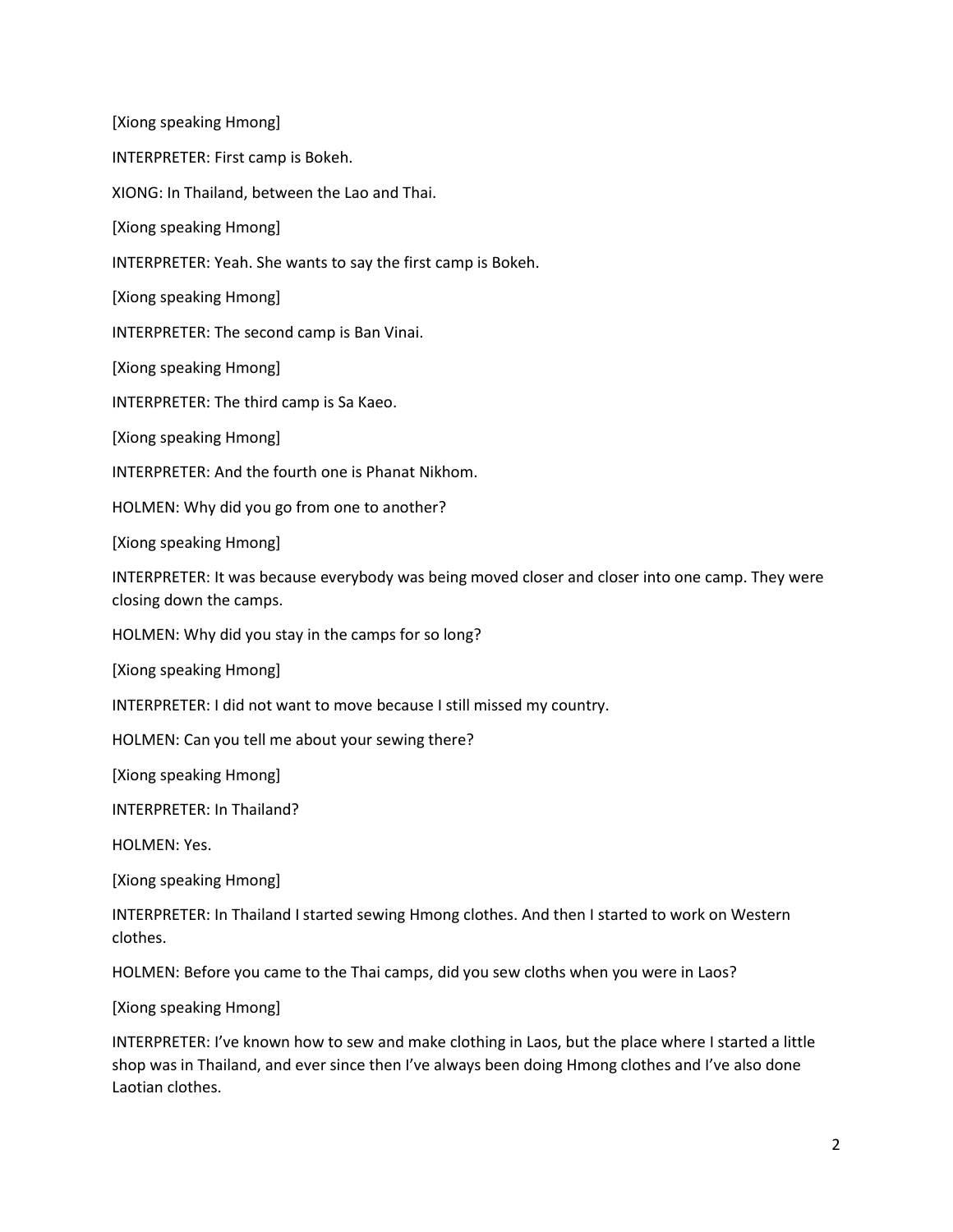HOLMEN: How did your sewing change from the time you moved from Laos to the Thai camps?

[Xiong speaking Hmong]

INTERPRETER: Everything is still the same. We are just designing it differently because of the new designs that come out.

HOLMEN: Can you tell me more about how the designs changed?

[Xiong speaking Hmong]

INTERPRETER: We still have the original Hmong clothes. The only difference between the ones then and now is that there are different designs and it's been incorporated by Chinese fashion, by Thai fashion, by other fashions. So other fashions in other cultures have been incorporated, but there is still very, very traditional clothing around at the Hmong New Year's.

HOLMEN: When you moved to the U.S., how did your sewing change?

[Xiong speaking Hmong]

INTERPRETER: I have not changed anything to my sewing. I've only changed bits here and there if I have bought other people's clothing.

HOLMEN: So you adapt clothes that you buy from other people sometimes?

[Xiong speaking Hmong]

INTERPRETER: I don't try to adapt with others. I just want to keep my original. Other people might change theirs, but I keep mine original.

HOLMEN: Did you use different materials from Laos to Thailand to the United States, different kinds of threads or fabrics?

XIONG: Yes.

HOLMEN: Can you tell me about that?

[Xiong speaking Hmong]

INTERPRETER: The only thing different now is the fabric, the silky fabric.

HOLMEN: Where did you get your thread when you were living in the camps?

[Xiong speaking Hmong]

INTERPRETER: There are some shops nearby. And if they don't go to the shops or if we don't go to the shops, then Thai people would bring us the thread, the fabric.

HOLMEN: And then you would buy it from the Thai people?

[Xiong speaking Hmong]

INTERPRETER: Yes, we'd just buy the fabric and then we cut it up to make our clothes.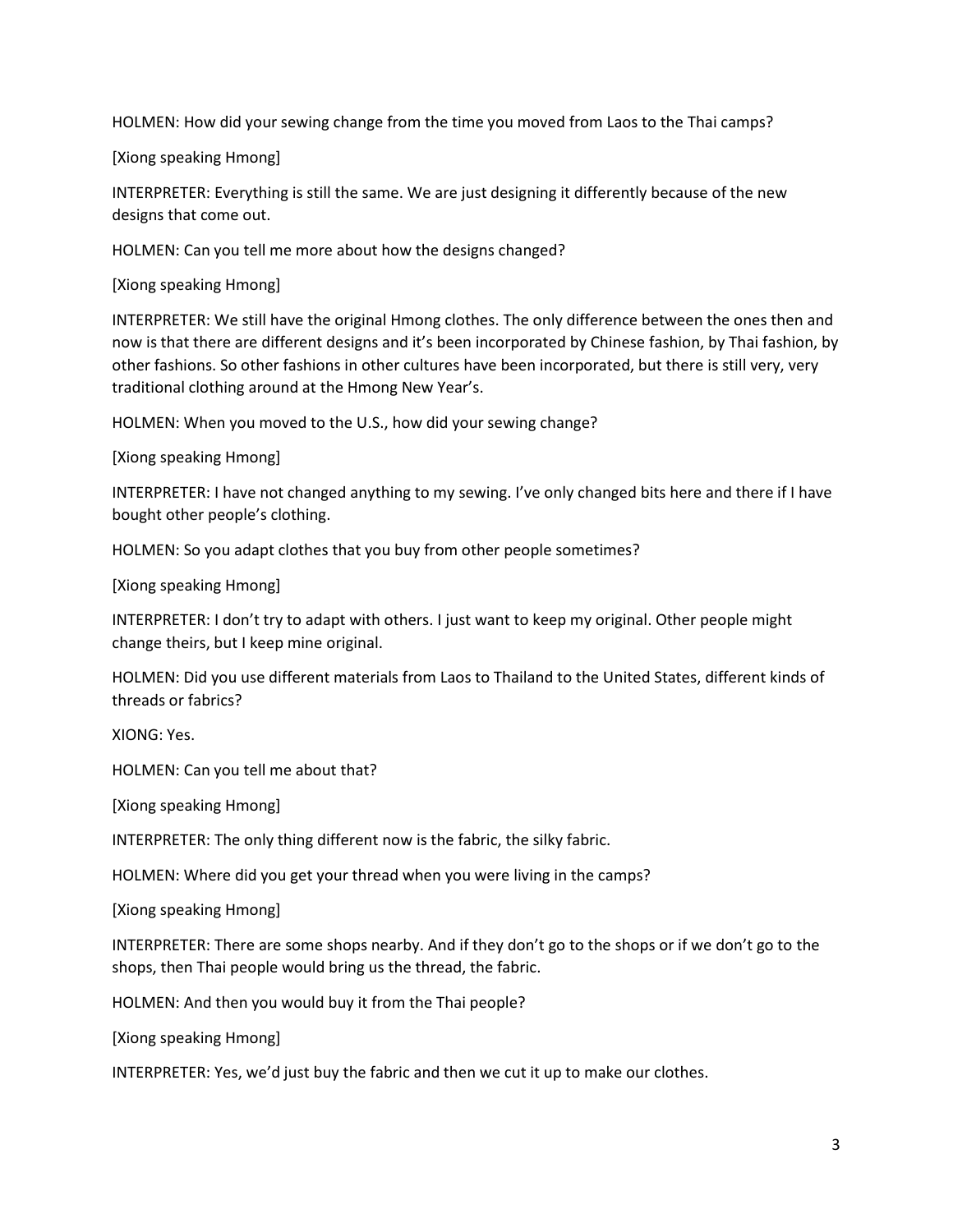HOLMEN: Did you feel like the Thai fabric was different from what you'd always used since you were a child?

[Xiong speaking Hmong]

INTERPRETER: There wasn't much difference. There was still a lot of the old fabric that we used to use, and there were also many new types of fabrics that we could use.

HOLMEN: I have heard about people starting to make pictures in their work, like the story cloth out front. Did you start to do that too?

[Xiong speaking Hmong]

INTERPRETER: Talking about sewing, I do everything.

HOLMEN: I think I understand that Hmong people started making symbols, like pictures in their sewing in the camps and didn't do it when they were in Laos. Is that what happened with you too, or did you do pictures earlier or later?

[Xiong speaking Hmong]

INTERPRETER: It kind of started in the camps, but I'm going to explain how it started. In 1977, 1978 and 1979 that was when the war broke out and everybody… In 1977-1979 some people had already been making the drawings for the *paj ntaub*.

HOLMEN: People were making drawings on paper?

[Xiong speaking Hmong]

INTERPRETER: The first person who made these drawings were residing in Phou Bia. And I still remember the drawings in my mind, but I just don't have an original drawing from the person. And that person brought the drawings to Thailand so that people can sew. And then the young people started to sew them and now we have a lot.

HOLMEN: How did you first see those drawings? Did someone come to your shop or was it a neighbor?

[Xiong speaking Hmong]

INTERPRETER: One of my nephews.

HOLMEN: What did he do? Did he bring it to your house?

[Xiong speaking Hmong]

INTERPRETER: We lived together and I saw them.

HOLMEN: Did you like them right away?

XIONG: Yes, I really liked it. [Talking, laughing]

XIONG: Together in picture, you know.

HOLMEN: What is together in the picture?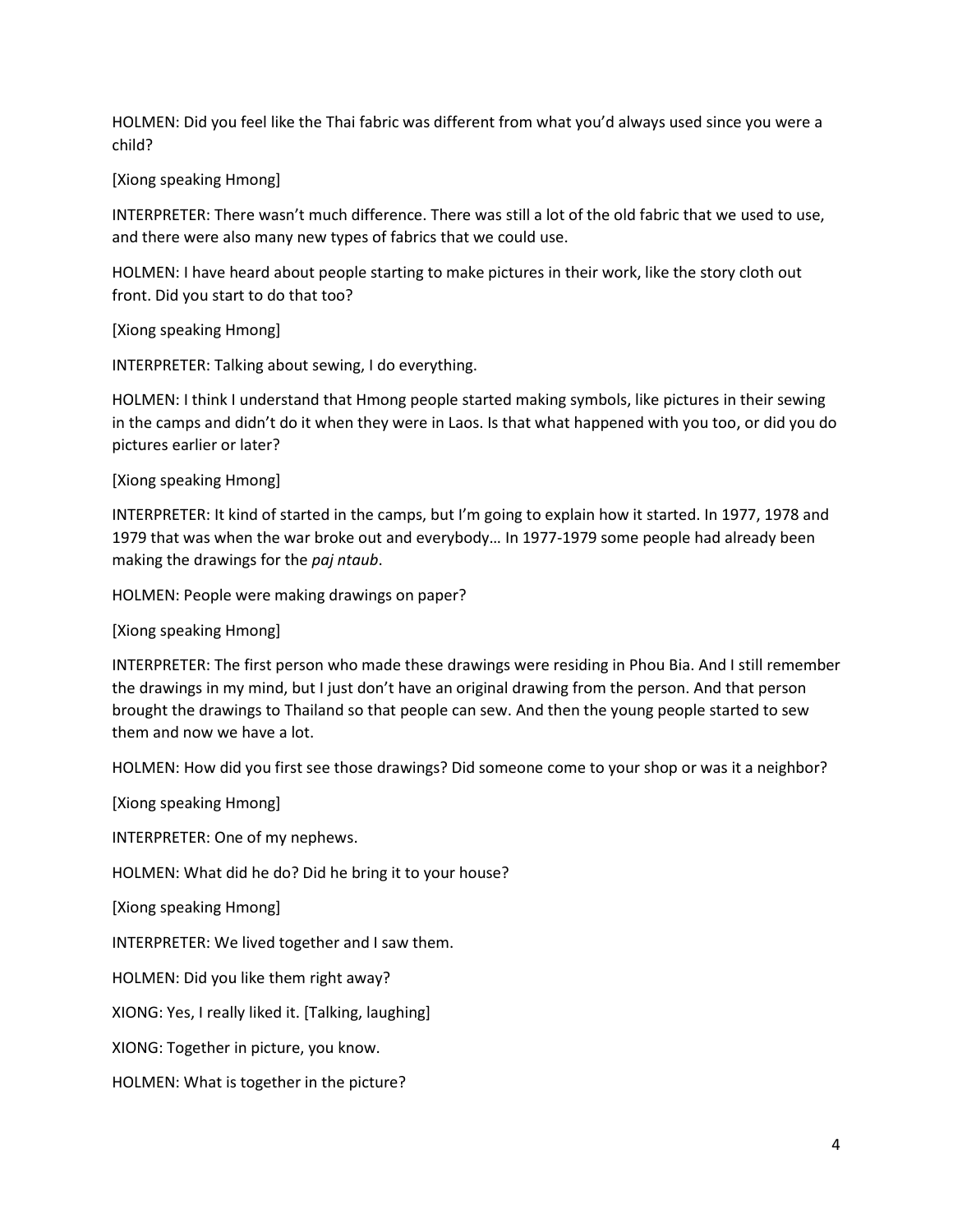INTERPRETER: There's a lot of sadness in the pictures because there are people in the pictures fleeing and they're in the *paj ntaub*, they're in the story cloth.

[Xiong speaking Hmong]

HOLMEN: So when you were in Thailand you did the pictures, the story cloth, and the traditional stitching, is that correct?

[Xiong speaking Hmong]

INTERPRETER: I have done many types of sewing. Picture sewing, story, traditional, elephant foot, a lot of them.

[Xiong speaking Hmong]

HOLMEN: When you had your shop in the camps, did that support your family or did your family have other income that helped you?

XIONG: Helped my family, no income coming.

HOLMEN: Ok, so it helped your family and no income came in, ok, got it. Can you explain your trip to the United States? How that felt?

[Xiong speaking Hmong]

INTERPRETER: Our country is in war. We cannot live there anymore. And because our leader has left the country, we had to leave with him.

HOLMEN: How did you get over to Wisconsin?

[Xiong speaking Hmong]

INTERPRETER: Wisconsin – I think it's my place to live.

HOLMEN: Did you come by plane?

XIONG: Yes, by plane, airplane.

HOLMEN: Did you come straight to Wisconsin?

[Xiong speaking Hmong]

XIONG: No, San Francisco. First Europe. Japanese, Thailand to Japanese. To Europe. To then San Francisco, St. Paul.

INTERPRETER: Thailand to Japan to Europe to San Francisco to Minnesota and then to here, Eau Claire.

HOLMEN: Did you live in California for a little while first?

[Xiong speaking Hmong]

INTERPRETER: Only changing at the airport.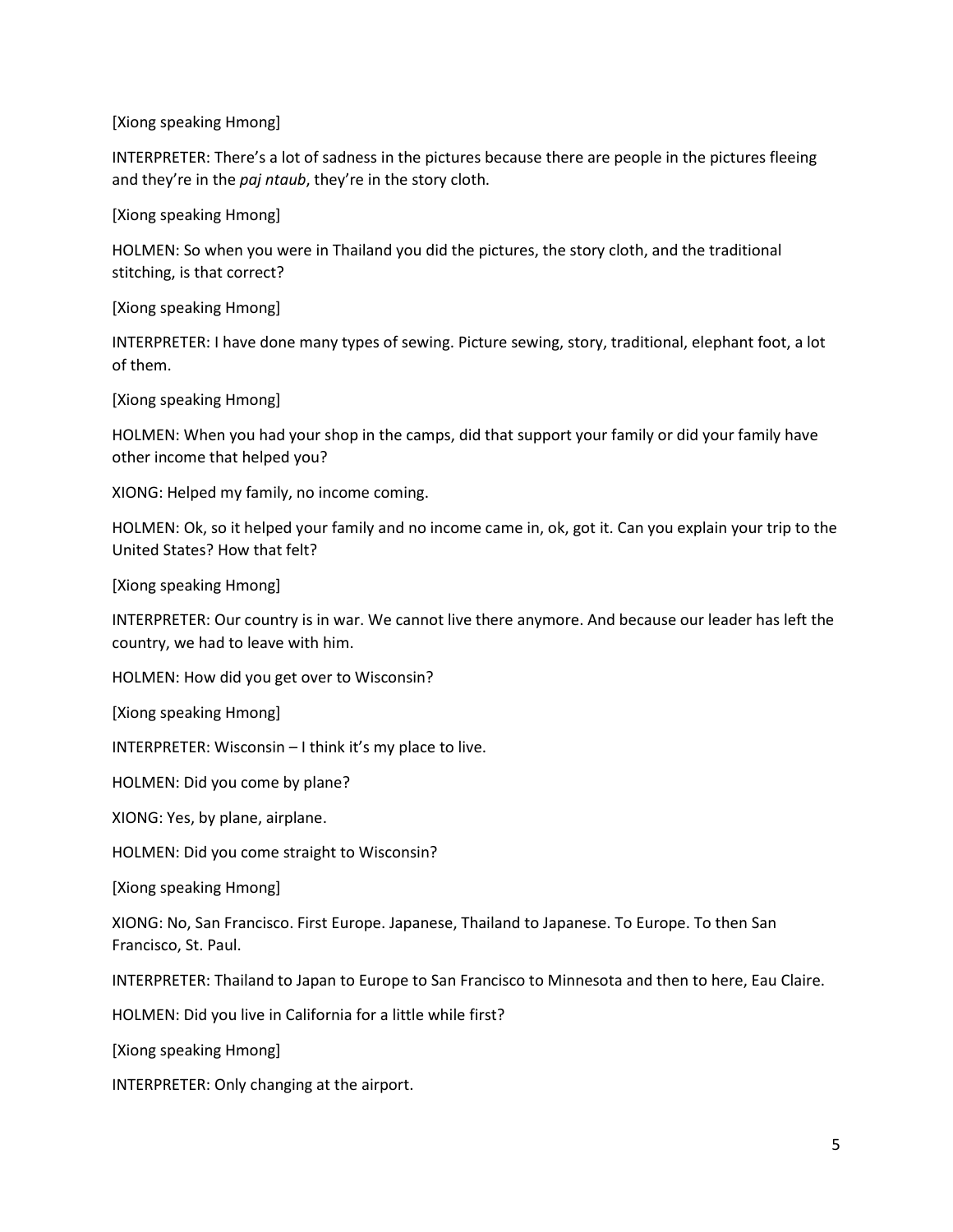HOLMEN: It's a weird pattern to have to go from Japan to San Francisco… no, Japan to Europe to San Francisco but you were getting here so that's good.

[Xiong speaking Hmong]

INTERPRETER: It's very hard when I came. I cannot read or write or speak. At that time, I had four children but they were all still small. I had two children that were still clinging onto me and two very small children.

[Xiong speaking Hmong]

HOLMEN: I'd be interested approximately. The two were still clinging onto you, were they four? Like under four, is that what you mean by clinging onto you?

[Xiong speaking Hmong]

XIONG: Eighteen months and the younger one, two months.

INTERPRETER: One was sixteen months and one was two month.

XIONG: Oh, eighteen month.

[Xiong speaking Hmong]

INTERPRETER: So she had four small children. Two of the smaller one were eighteen months and two month.

HOLMEN: The other two children, how old were they?

[Xiong speaking Hmong]

XIONG: Pa, ten years old and younger Pa, six years old.

HOLMEN: Did you have anyone else with you or was it you and your four kids?

XIONG: Me and my kids. Nobody. But together them people, too many people, my family only my children and me.

[Talking]

HOLMEN: Can you tell me about your sewing once… Well, how about we talk a little about your first experiences living in Eau Claire?

[Xiong speaking Hmong]

XIONG: I came to Eau Claire in 1994, December 1st I come to Eau Claire. Too many, a lot of snow. But I don't know… I don't go I don't know way. Different, very different for me.

HOLMEN: Okay, you came and there was snow is that correct? And you didn't know what to do about that?

XIONG: Yeah.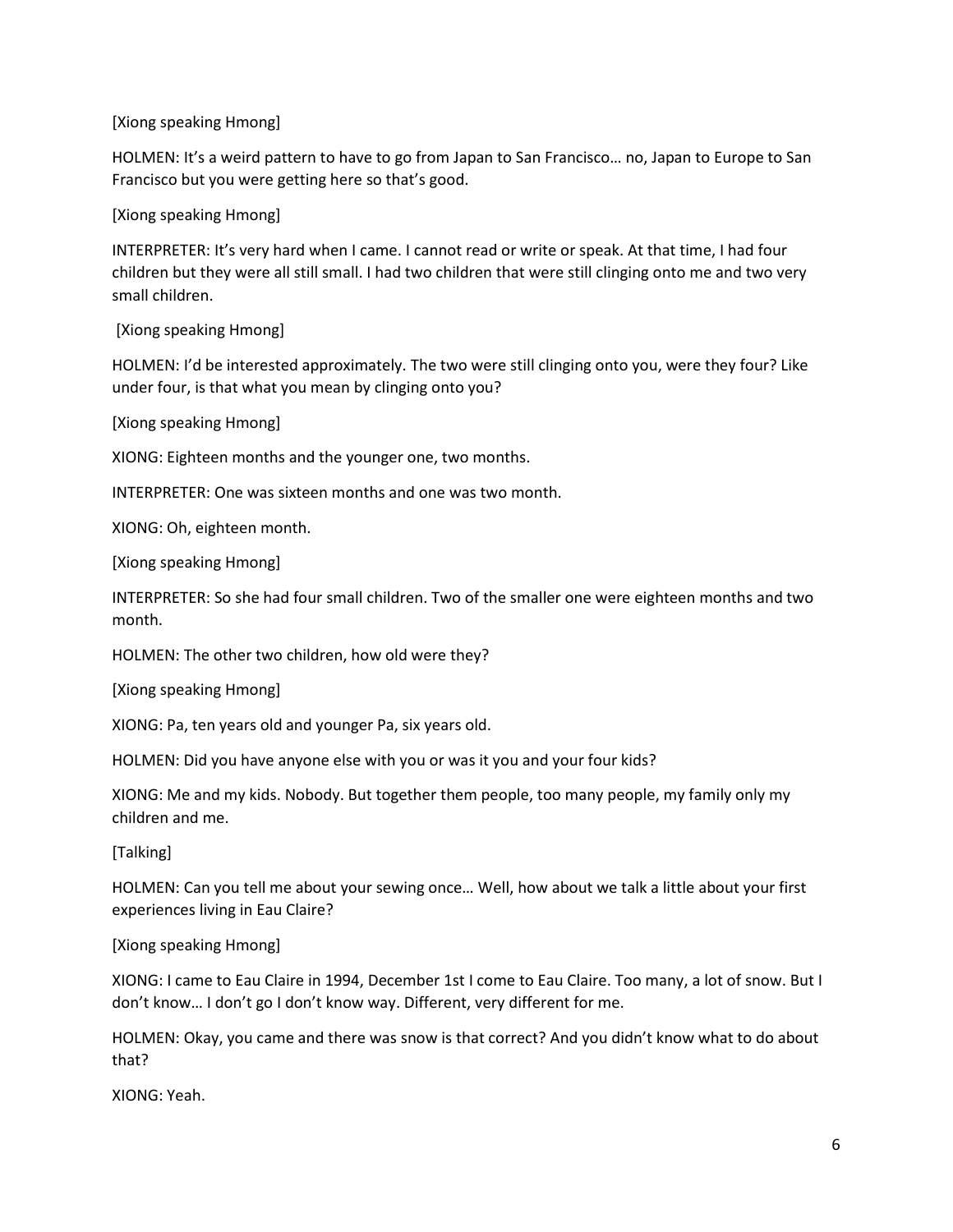HOLMEN: Okay, good. Did I miss anything?

[Xiong speaking Hmong]

INTERPRETER: And then after living here for a while I started to like this place. There's no one screaming or being loud and I like it. That the same with you too?

HOLMEN: That is exactly what I like. How did you get around when you first got here, how did you get around to the places where you needed to go? Did you take a car or a bus or walk, or all three?

[Xiong speaking Hmong]

INTERPRETER: That time or right now?

HOLMEN: That time.

[Xiong speaking Hmong]

INTERPRETER: My eldest [brother], he lives on Barstow and he took care of us. Three months after we came here, I started to practice driving. Now I know how to drive, and back then I drove myself to work.

HOLMEN: Where did you work?

[Xiong speaking Hmong]

INTERPRETER: My first job was at the library. My second job was at CDC. My third job, I was making pizza. But that place is closed now, and so I went back to CDC.

HOLMEN: You said you lived on Barstow Street. Do you remember the address?

[Xiong speaking Hmong]

INTERPRETER: Yes, I do remember.

HOLMEN: What was the address?

[Xiong speaking Hmong]

INTERPRETER: It's been a long time I don't know the exact numbers but it's the third house on Barstow.

[Talking]

INTERPRETER: She doesn't remember the street.

HOLMEN: So, I heard Main Street. I heard Longfellow School.

INTERPRETER: She said it was somewhere between Longfellow and around here and then she said, I think it's 1515 Main Street, but I'm not sure.

HOLMEN: Okay, that's okay.

INTERPRETER: So I didn't want to –

HOLMEN: If she's not sure, that's okay. All the clues that she can give me in what she says, in her sentences are perfectly helpful.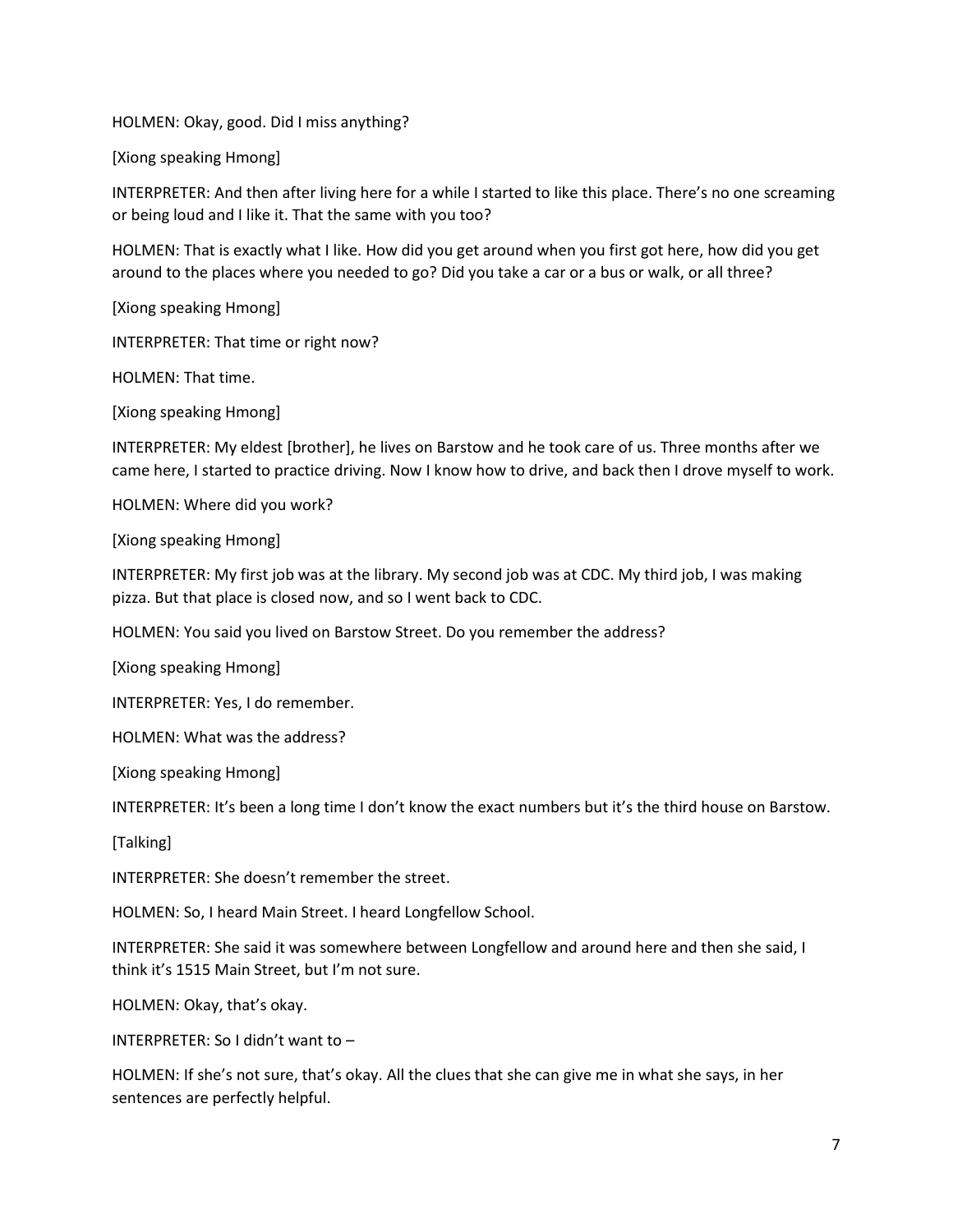INTERPRETER: Okay.

HOLMEN: Do you have any other memories that stick out from when you first started, when you first came here?

[Xiong speaking Hmong]

INTERPRETER: Yes, there's some.

HOLMEN: What are they?

[Xiong speaking Hmong]

INTERPRETER: First one is my stress. I did not know how to read or write or speak English. I was very stressed and I would not forget that.

HOLMEN: You said your oldest son watched over you.

[Xiong speaking Hmong]

INTERPRETER: But he has his own family.

HOLMEN: Did you mean that he watched over you when you first got here?

[Xiong speaking Hmong]

INTERPRETER: My two brothers that are here.

HOLMEN: When did they first come?

[Xiong speaking Hmong]

INTERPRETER: 1979.

[Xiong speaking Hmong]

XIONG: '79, '88 recently. My sister, '80, my brother '79, '80, the first one, '79, '80 together.

HOLMEN: Did your parents come to the United States ever?

[Xiong speaking Hmong]

XIONG: My mom too, my father died before, [when[ we lived in Laos.

HOLMEN: He died when you lived in Laos.

[Xiong speaking Hmong]

XIONG: Yes.

HOLMEN: You said that he was a governor.

XIONG: Yeah, really old, you know. Then my, my father, governor, not stopped me, delay me. He was Thai Government.

HOLMEN: Who was Thai Government?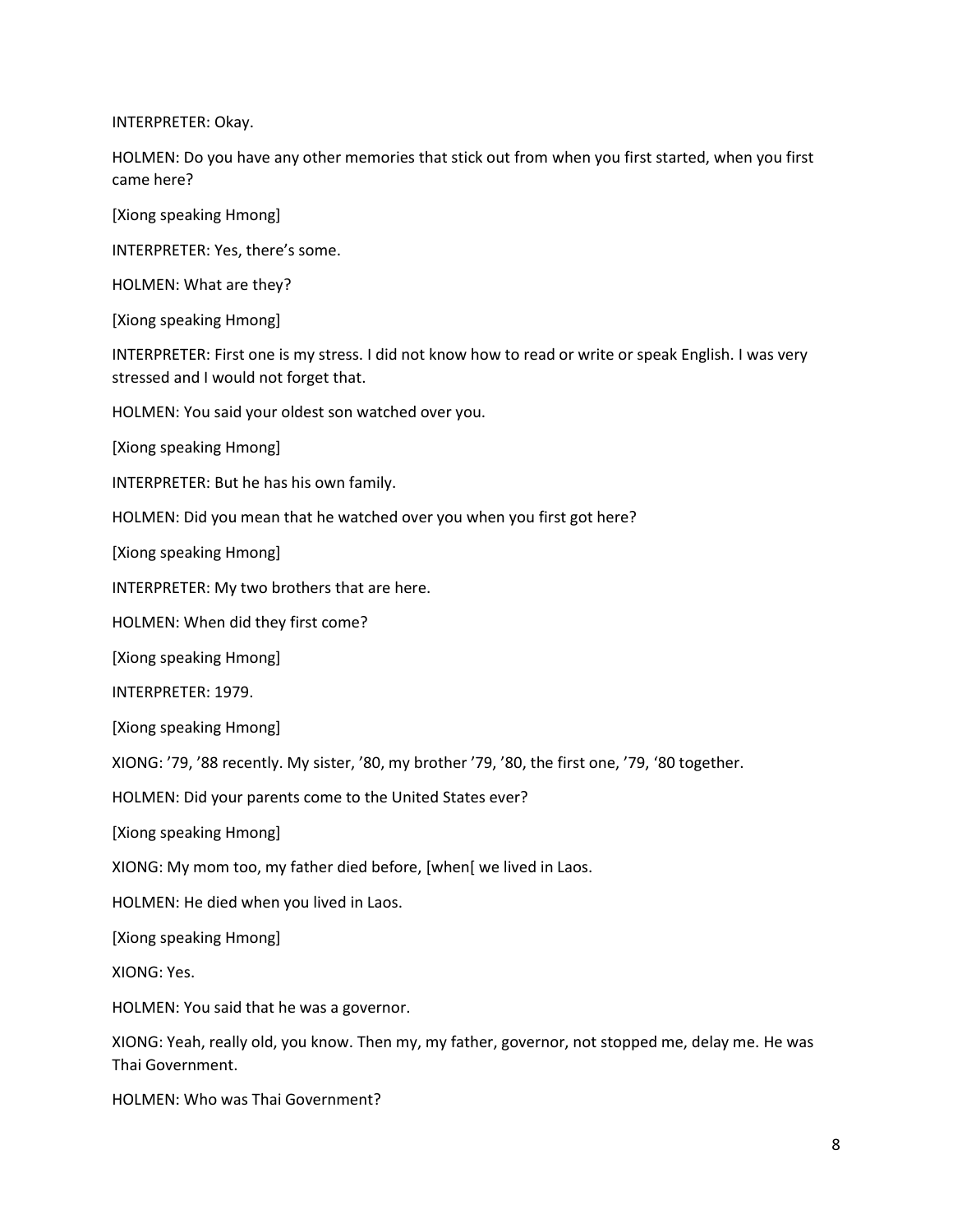INTERPRETER: My dad was a governor for about ten years. When my dad was seventy to eighty years old, he retired from that.

HOLMEN: Was he a governor for Thailand or Laos?

[Xiong speaking Hmong]

Mai Xiong: Laos.

HOLMEN: Okay.

[Xiong speaking Hmong]

Mai Xiong: My dad Governor, Laos, he died Laos.

HOLMEN: And your mother came.

[Xiong speaking Hmong]

Mai Xiong: My mother came to here, stay here and go to St. Paul. She died three, three years ago.

HOLMEN: Okay.

[Xiong speaking Hmong]

Mai Xiong: My mother was 102 years old. My mother and my father, really old.

HOLMEN: Can you tell me more about when you got here and you had these four little kids? Did you keep sewing, or did you not sew for a while?

[Xiong speaking Hmong]

INTERPRETER: Yes, before I worked, before I came here and started working, I was sewing.

HOLMEN: When you came to Eau Claire, after you came, did you sew then, or was it too busy to be sewing when you first got to Eau Claire?

[Xiong speaking Hmong]

INTERPRETER: I could only sew when I did not start working yet. After I started working, I only tried to do bits here and there when the kids are asleep or when the kids are watching television, or when they are at school. I'm a very hard worker.

HOLMEN: When you got to Eau Claire and you were sewing, what kind of designs did you make?

[Xiong speaking Hmong]

INTERPRETER: Because I was working, I didn't do much. I just did cross-stitching and cut home clothes, all of the story cloth, I do not do story cloth anymore.

HOLMEN: Did you sell your clothes and did you sell your sewing or did you keep it in your family?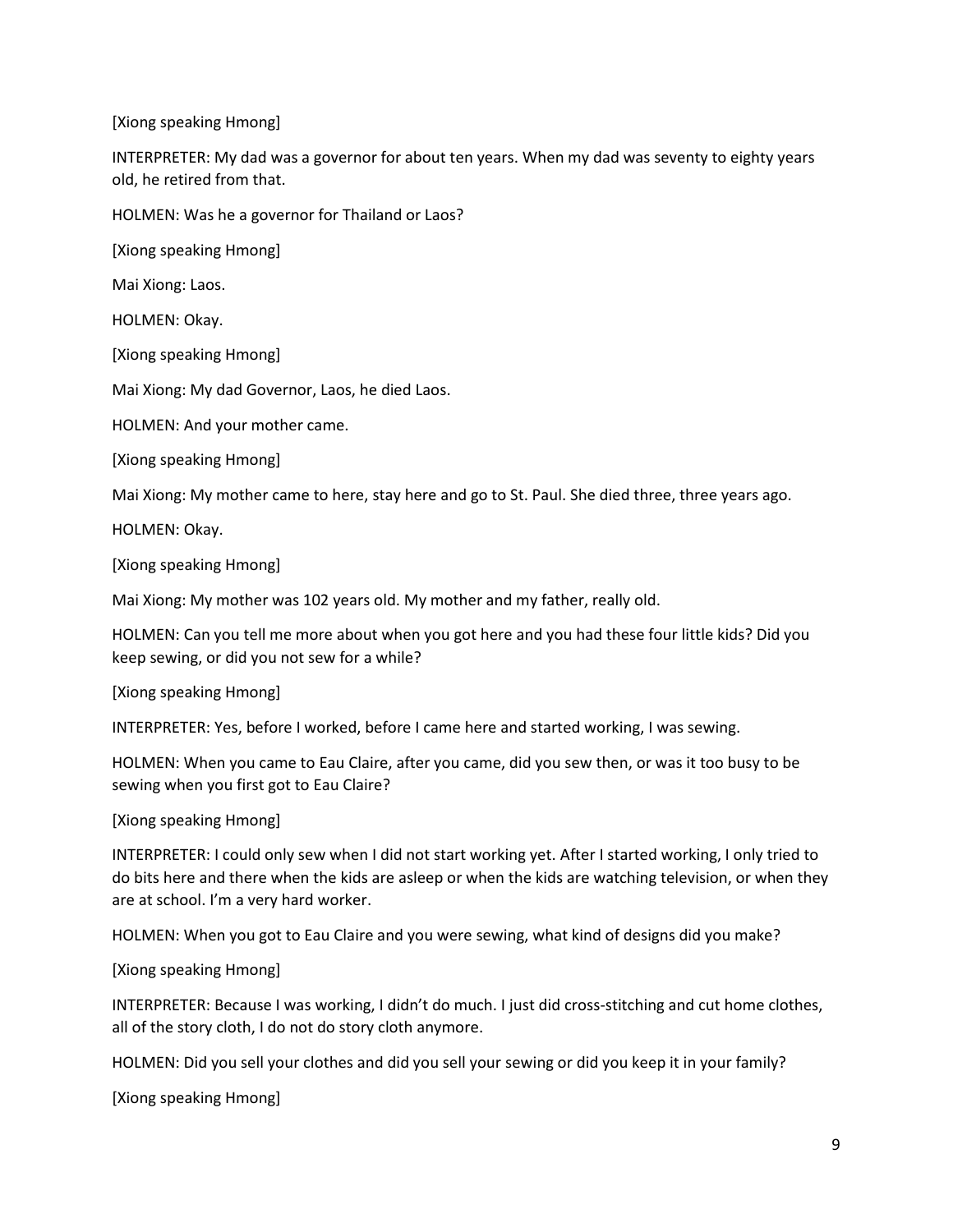XIONG: I sew a lot. Somebody I like, I sew. Nobody, I like, I keep for my family, my children.

HOLMEN: When you came here to Eau Claire and people didn't like your clothing to sell, did you try to sell it here?

[Xiong speaking Hmong]

XIONG: Try to sell?

HOLMEN: Did you try to sell it when you were here?

[Xiong speaking Hmong]

INTERPRETER: Yes, I do try to sell them.

HOLMEN: Did you try when you first got here?

[Xiong speaking Hmong]

INTERPRETER: I made shirts and dresses. Anyone who likes them, they'll just bring me cloth and I'll just sew it for them.

HOLMEN: So, did you have to change anything in how you sewed because you were in America and you didn't have some of the materials you used to have?

[Xiong speaking Hmong]

INTERPRETER: Yes, we've changed a lot.

HOLMEN: Can you tell me about that, what you've changed since you came to the U.S.?

[Xiong speaking Hmong]

INTERPRETER: It's just different type of fabric and different type of threads. Other than that, everything is still original.

HOLMEN: Do you use different colors?

[Xiong speaking Hmong]

INTERPRETER: She said, I say some wrong words in there. Do you think it'll be funny if they make it into a story?

HOLMEN: We will make it into a story. [Laughter]

[Xiong speaking Hmong]

HOLMEN: The symbols that you use in your cross-stitching when you're making the hat that you showed me, there's different designs. Why do you use those designs? Do they have any meaning to you, or are they – or don't they?

[Xiong speaking Hmong]

INTERPRETER: Some of them do have meaning, but let me think of it. I don't know what it means, do you know?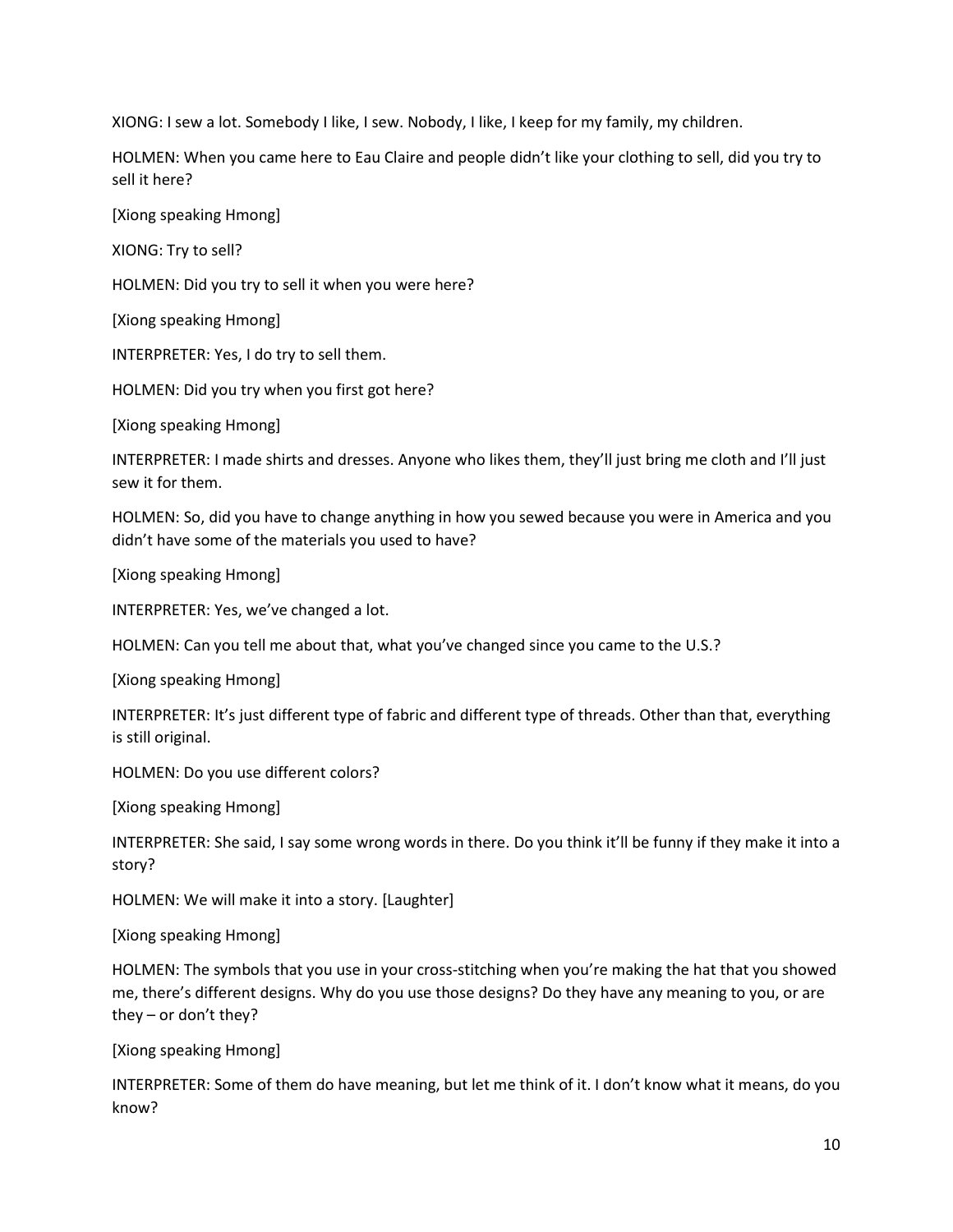HOLMEN: No.

[Xiong speaking Hmong]

INTERPRETER: It means that it's a Hmong item.

HOLMEN: Sometimes people that I know who sew, they put a special little stitch, or they actually sign their name in thread. Do you do anything to the pieces you make to make it so that you know, or the people you give it to know, that it's from you, that you make it?

[Xiong speaking Hmong]

INTERPRETER: No, I do not make any signature marks but from now on, I might.

HOLMEN: You don't have to, I was just curious.

[Xiong speaking Hmong]

INTERPRETER: Because you are going to take the item to be one of the Hmong history items, is that right?

HOLMEN: We will take it, but I don't want you to change it.

[Xiong speaking Hmong]

INTERPRETER: I believe that it's just going to be an item that I will give to you stating that it's a Hmong item.

HOLMEN: Okay, that's good. I don't want you to change it at all. I want it to be Mai Xee Xiong, not Melissa in it, just you. And the museum will track it and we'll put all the information about it on a piece of paper, but you don't have to sign it. If you don't sign it, then don't sign it.

[Xiong speaking Hmong]

XIONG: Don't sign.

HOLMEN: Right, okay.

[Xiong speaking Hmong]

INTERPRETER: If you don't want me to sign it, I won't sign.

HOLMEN: Okay.

[Xiong speaking Hmong]

INTERPRETER: But then if I do sign it, I don't want it back. I just want you to be clear on that.

HOLMEN: Okay, okay.

[Xiong speaking Hmong]

INTERPRETER: I'll just sign it to state that it's mine that I made it, but I will not want it back.

HOLMEN: The hat?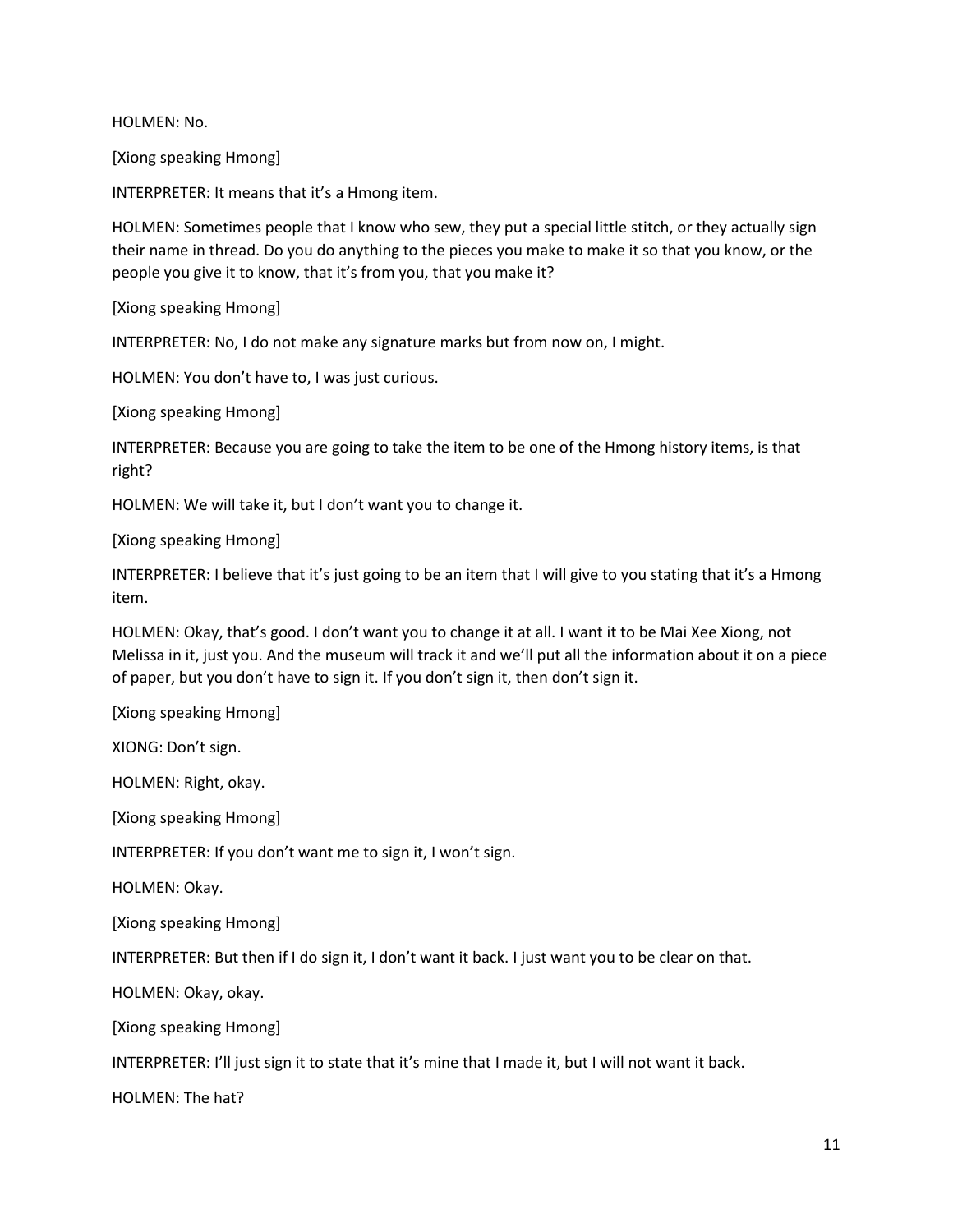Mai Xiong: Everything. I do not want it back.

HOLMEN: Okay, if I understand correctly…

INTERPRETER: She was just talking about the signature.

HOLMEN: The signature on the paper?

INTERPRETER: No, the signature on the story cloth. Because you were just telling her that some people do the signature and do you do that and so she said no I don't – I didn't but from now on maybe I can put like a signature on there, and then she asked do you want me to put a signature on the hat and I think you said no, just keep it original?

HOLMEN: Yes, that's what I would really like, please.

INTERPRETER: And then she said oh, even if I did put a signature on there, I won't take it back, it's yours, I won't do anything.

HOLMEN: Okay.

INTERPRETER: Yeah, so that's what she's getting at.

HOLMEN: Okay. What I'm hoping is that, I don't want you to change the way you do your art because I asked you a question.

[Xiong speaking Hmong]

HOLMEN: Okay. No, I was just afraid that I messed up your stuff. Does your work show what clan you're from?

[Xiong speaking Hmong]

HOLMEN: I think if I understand, White Hmong, and I think you're White Hmong, right?

XIONG: Yeah.

INTERPRETER: White Hmong had white pleaded skirts and that's kind of a symbol to everyone, like I'm White Hmong.

XIONG: Yeah.

HOLMEN: So does a hat do anything? Does it say, like to all Hmong people, this is a White Hmong person, or not?

[Xiong speaking Hmong]

XIONG: Yeah.

HOLMEN: Can you – What does?

[Xiong speaking Hmong]

INTERPRETER: Yes, the hat and the clothing is what tells us apart.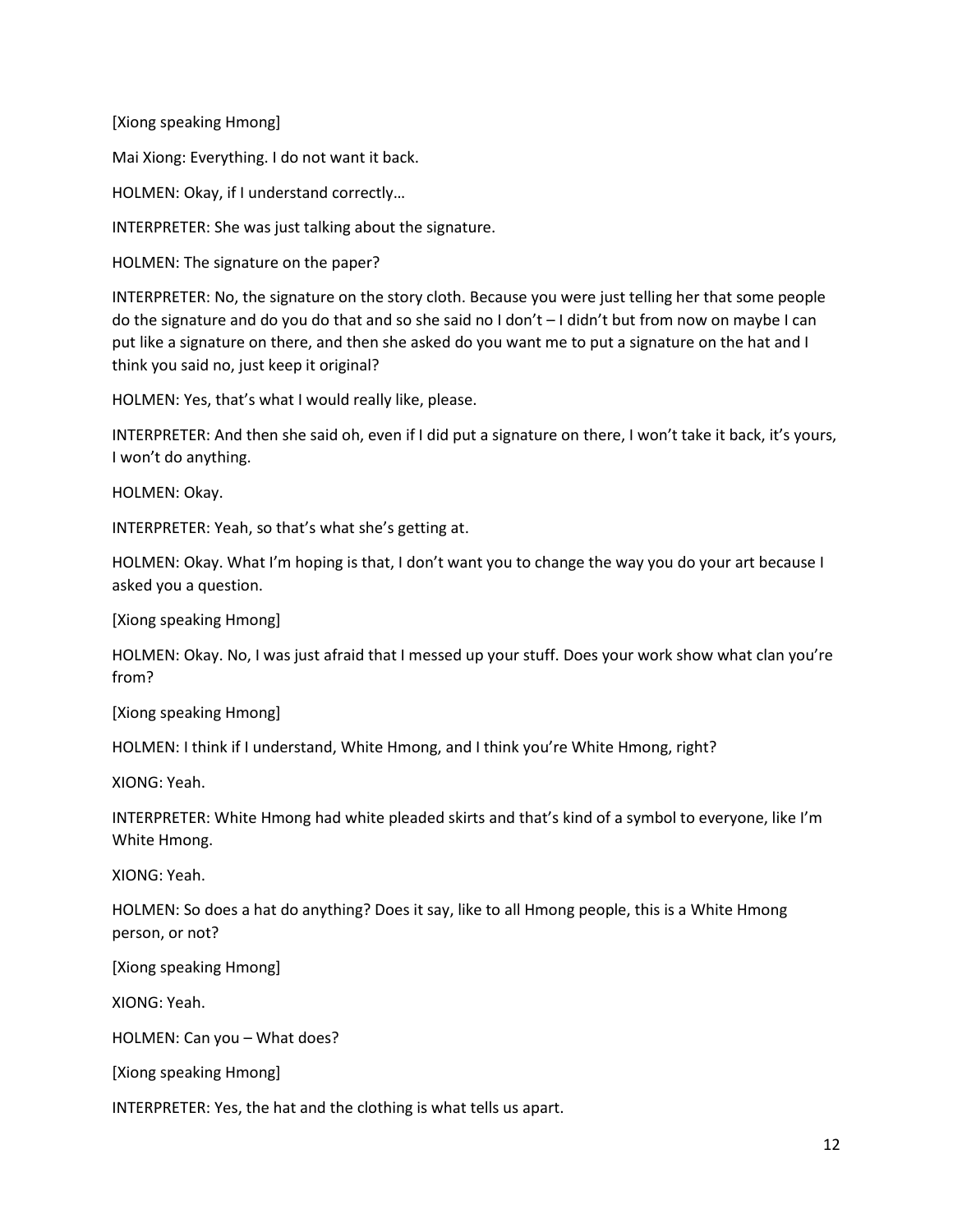HOLMEN: How does the hat show – tell you apart?

[Xiong speaking Hmong]

INTERPRETER: The hat that I'm going to make for you, it's saying that we are White Hmong. But then we are of a different state.

HOLMEN: Can you explain why – how it is that people know that you're White Hmong by looking at your hat?

[Xiong speaking Hmong]

INTERPRETER: Because that hat is only made by those people in that area.

HOLMEN: Is it a shape of hat or certain colors that you used to show people, other people, that it is a White Hmong hat?

[Xiong speaking Hmong]

INTERPRETER: The shape and color both.

HOLMEN: What colors?

[Xiong speaking Hmong]

XIONG: Black, and they are, white, red, blue and yellow and pink, together.

HOLMEN: I see those colors on other hats that I know aren't White Hmong, so is it something in the stitching that, so you said black and white and red and blue and pink, right?

[Xiong speaking Hmong]

XIONG: Yeah, yeah.

HOLMEN: So, do you do it in a certain pattern to show people or is it mostly the shape of it?

[Xiong speaking Hmong]

XIONG: Shape.

HOLMEN: Okay.

INTERPRETER: I think it's probably the shape of it, because you can have a pink hat or a black hat and if it's the same shape, then you know what it is.

HOLMEN: Yeah, okay.

[Xiong speaking Hmong]

INTERPRETER: Other people, they might put different colored designs, but the original is red.

HOLMEN: When I go to the Hmong New Year, I did not see very many hats that were this shape that you're making for us, because I think the side view looks like this with the tassel in the front.

XIONG: The back.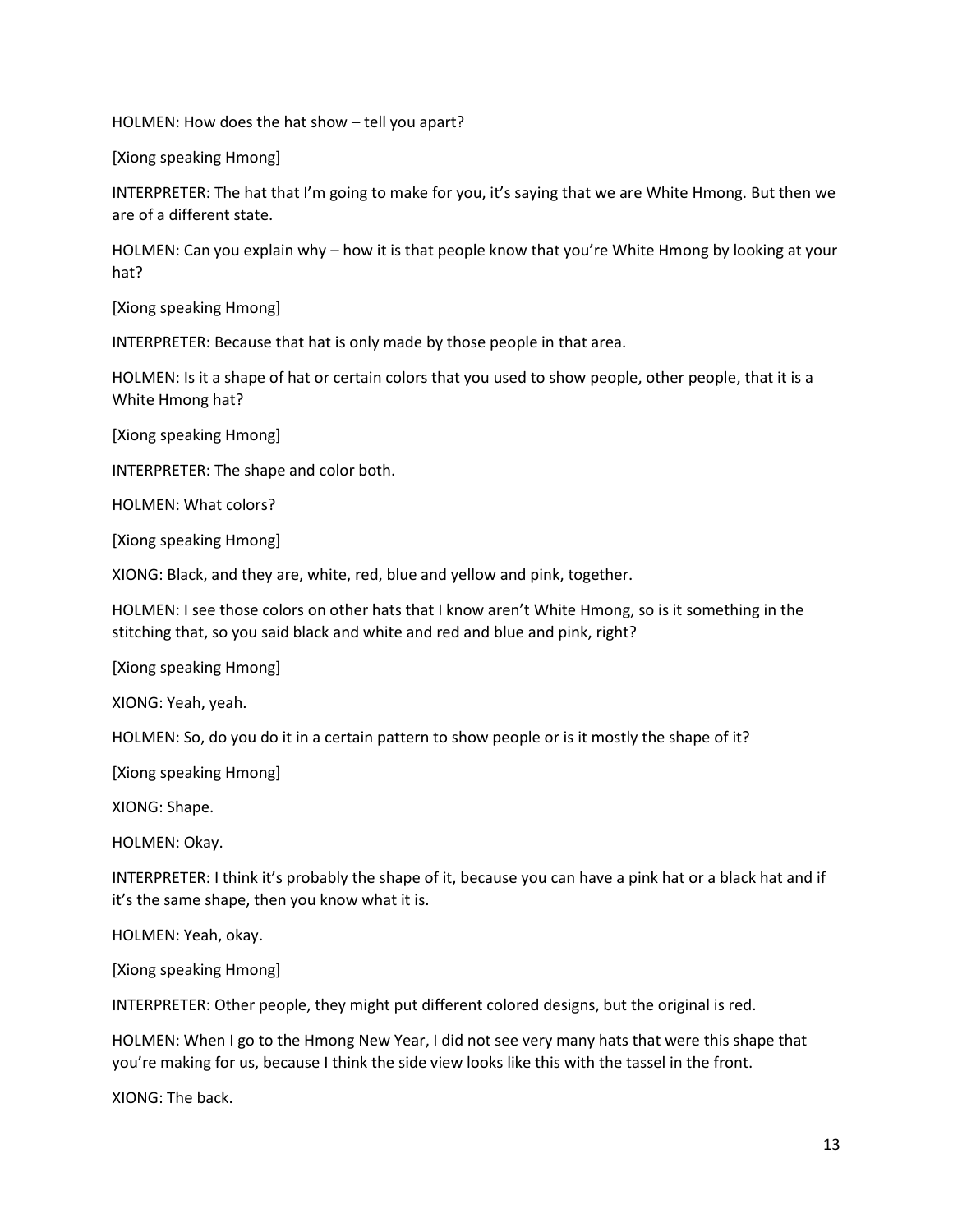HOLMEN: The back, okay. The back, and then there's stripes across. I didn't see very many of these and when you're looking at the person from the front, it's like that. Is there more than one kind of shape of white Hmong hat?

[Xiong speaking Hmong]

INTERPRETER: If you're from a different province, a different state, then the hat's going to be a little different.

[Xiong speaking Hmong]

HOLMEN: A different state in Laos, right?

XIONG: Yeah.

HOLMEN: Not a different state in the United States.

XIONG: Yeah, Laos.

[Xiong speaking Hmong]

HOLMEN: Okay.

INTERPRETER: Can I ask her a question?

[Xiong speaking Hmong]

INTERPRETER: So like here, a lot of people wear these. You might have seen these. This is White Hmong, but then this is White Hmong from Luang Hai and these are also white Hmong, but these White Hmong are from Muang Phao. So like, if I lived in Wisconsin, this would be White Wisconsin, but here it's White Long Hai and here it's White California.

[Xiong speaking Hmong]

INTERPRETER: The only thing different about this one is if they were black-dressed, then they're Black Hmong and if they're white-dressed, then they White Hmong.

HOLMEN: Okay.

INTERPRETER: So I guess you would have to look at both the hat and the clothes.

HOLMEN: Why do you continue to sew?

[Xiong speaking Hmong]

INTERPRETER: Because it is a piece of the Hmong, and I will keep that tradition and I will continue to make a piece of Hmong.

HOLMEN: Do you teach any others how to sew?

[Xiong speaking Hmong]

INTERPRETER: Anybody who needs it, I am willing to teach them.

HOLMEN: How many people have you taught to sew?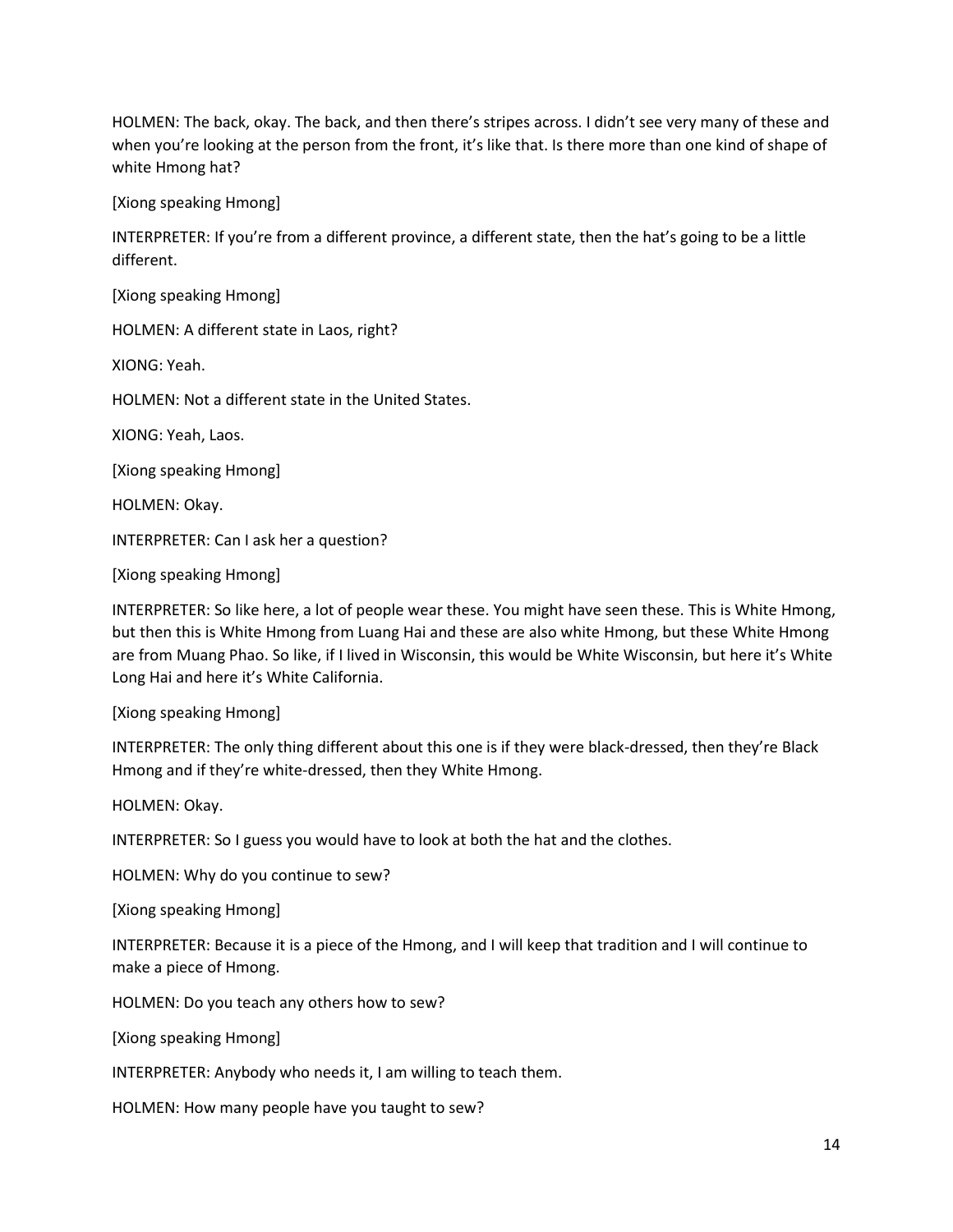INTERPRETER: There are a lot of students. Probably around twenty or so.

XIONG: Twenty people.

HOLMEN: Is that over the course of time?

[Xiong speaking Hmong]

INTERPRETER: Ever since I knew how to sew. When I was sewing and I wasn't so good yet, I didn't teach anyone.

HOLMEN: Are you teaching anyone to sew now?

[Xiong speaking Hmong]

INTERPRETER: Yes, now I have a sister-in-law and I have some have some cousins and sisters that are practicing from me.

HOLMEN: When you say that you teach them to sew, is it how to put together clothes, or how to do embroidery and craft-stitching?

[Xiong speaking Hmong]

INTERPRETER: Right now they don't want to do embroidery anymore, so right now she's just teaching them how to cut the fabric and make the clothes.

HOLMEN: How many people have you taught to do the embroidery?

[Xiong speaking Hmong]

INTERPRETER: For embroidery, I have taught one of my older daughters and three daughters-in-law that are in the Cities.

HOLMEN: How many people do you know of in Eau Claire who do embroidery?

[Xiong speaking Hmong]

INTERPRETER: There are many. There's some a little bit younger than me that used to be from oversees and all of them should know how to. But some of them only know how to do the embroidery. They don't know how to put the pieces together to make the outfit.

HOLMEN: How many people do you know in Eau Claire who know how to put the clothes together and do the embroidery and actually do it? I mean, they practice the art. Not that they make it every single day, but how many people that know how to put the garment together and do the embroidery and actually do it, not just that they know how?

[Xiong speaking Hmong]

INTERPRETER: Those who know how to do the embroidery and put all the clothes together, I would probably guess that there's probably 70 to 80, but then there is only one person that I know that can do everything.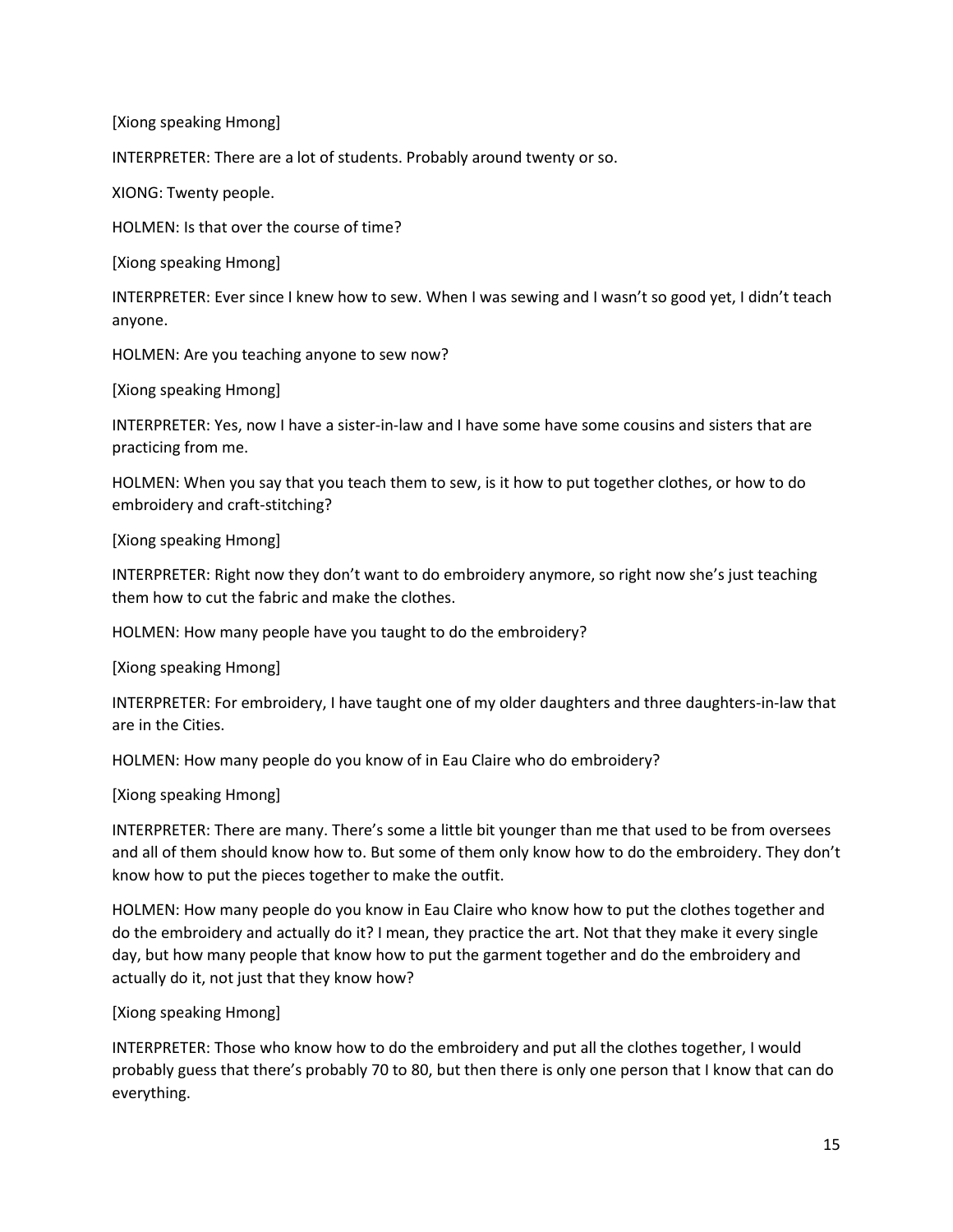HOLMEN: Like you do?

[Xiong speaking Hmong]

INTERPRETER: Yes, like me.

HOLMEN: Okay, in all of Eau Claire?

[Xiong speaking Hmong]

INTERPRETER: Yes, in all of Eau Claire, and I believe that she's a little bit smarter than me too.

HOLMEN: That is just fantastic, that is great. I think that's all I have for today.

[Xiong speaking Hmong].

HOLMEN: Next time, on Monday, October 28<sup>th</sup> at 9:00 is when we're planning the next one. And that one we'll do at the museum.

[Xiong speaking Hmong]

INTERPRETER: Is that when you want her to start making --?

HOLMEN: What I'd like, first of all, I'd like it if you could have some of it done and then bring other pieces so that you can show us how you did what you've already completed.

INTERPRETER: Okay, so probably like do two, I mean of, have like one partially done and one from scratch so you can see.

HOLMEN: So that we can see her sewing. Like, I'm just going to – you don't have to do it this way. Like can you tell her that? She doesn't have to do it this way.

#### [Xiong speaking Hmong]

HOLMEN: So, say you have cut out the fabric and you sewed it together and then you flipped it out and now, and then you have some of your embroidery done, something like that, then can you bring that piece and set it aside and then bring me pieces of the fabric not sewed together yet and then when I'm here, then we will record you making it, sewing it, to show us how you do it and what's important and how long your needle should be. Then you can explain that to me there, but we'll know what it looks like because it'll be partially done. Don't make two hats, but just, I would like you to have some done, but also show me how you made that, how you did it. So some prepared samples and some –

[Xiong speaking Hmong]

INTERPRETER: She's just explain to me what you said to see if it's correct.

HOLMEN: Okay, perfect. And I'll ask you more questions then, too. And there's going to be a video camera crew and lights on both of us.

XIONG: Scary.

HOLMEN: I think that's it.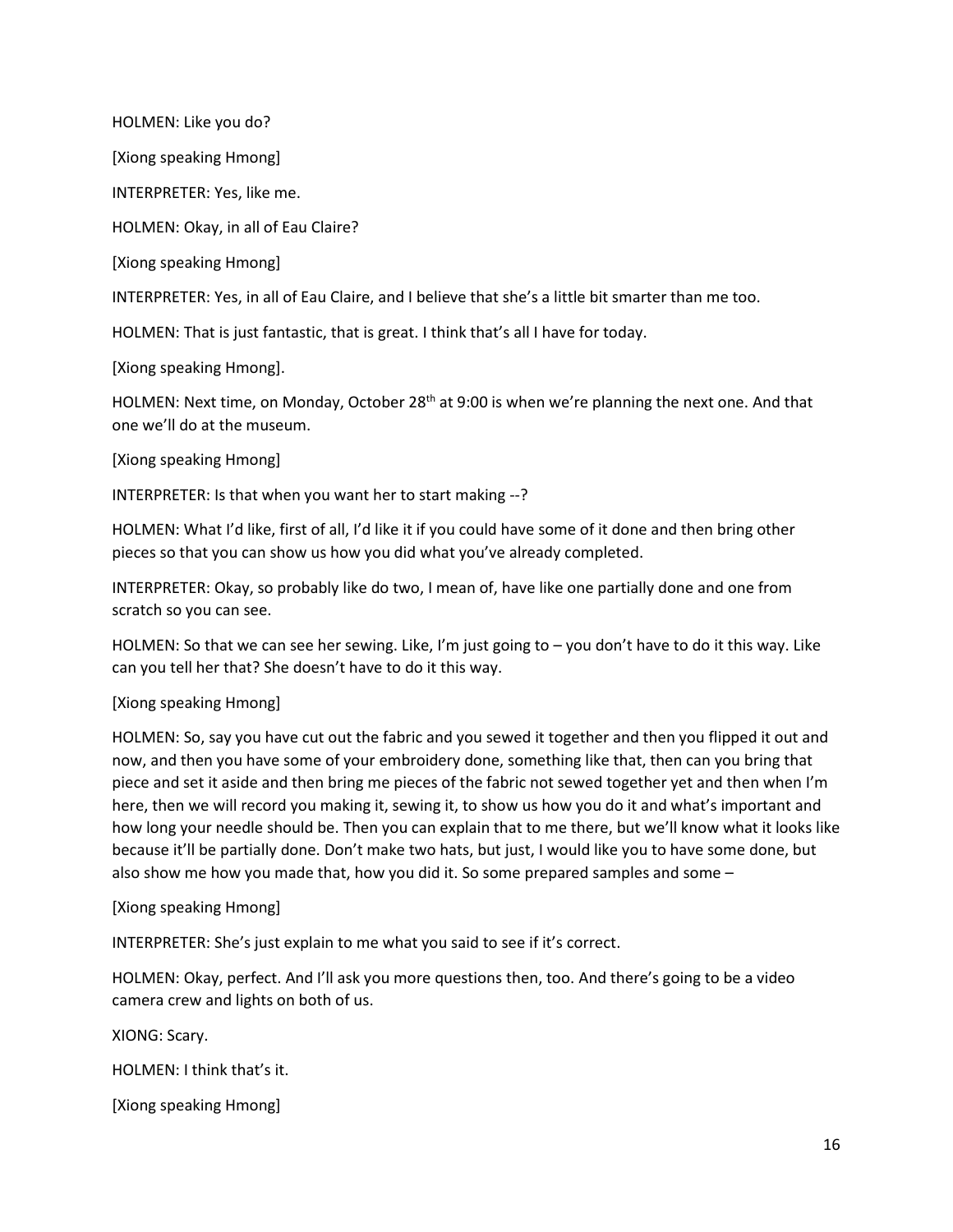INTERPRETER: She said she's scared. She's scared to be in front of the camera.

HOLMEN: Are you okay, or are you joking? We will just ignore them. You'll just talk to me and we'll be able to not worry.

[Xiong speaking Hmong]

HOLMEN: And they'll look at your hands, you know. They'll just go like this, and they'll have their little camera and you can be sewing and talking to me and just completely forget about them.

XIONG: Don't worry about the other people.

HOLMEN: Right, exactly. Well, thank you. I'll turn this off now.

## **Second Interview:**

HOLMEN: Do you make new outfits every year?

[Xiong speaking Hmong]

INTERPRETER: Every time, whenever it gets close to Christmas I sew them new clothes if they don't have any.

HOLMEN: Why do you wear hats?

[Xiong speaking Hmong]

INTERPRETER: Wearing hats makes people look pretty and it also represents you as a Hmong person.

HOLMEN: Is this a flower hat? Does it have any special meaning?

[Xiong speaking Hmong]

INTERPRETER: I haven't studied what they represent.

[Xiong speaking Hmong]

HOLMEN: Why do you keep on sewing? Especially when there's so much…

[Xiong speaking Hmong]

INTERPRETER: Because I know how to and I like to.

HOLMEN: Has your technique changed since you came to the U.S.? Do you do something different now than you did in Thailand or in the camps?

[Xiong speaking Hmong]

INTERPRETER: Some are different some are not.

HOLMEN: What's different about this hat?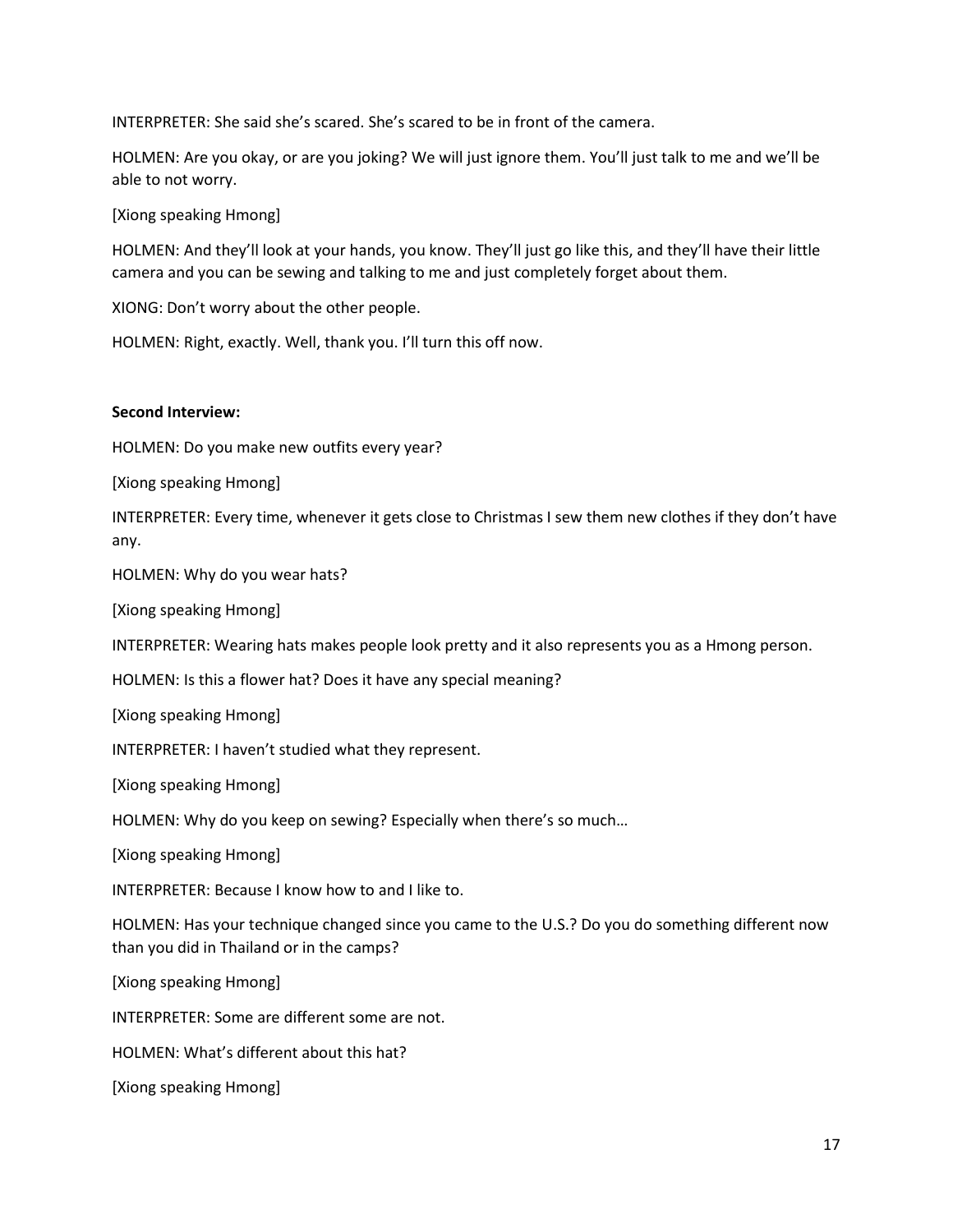INTERPRETER: The hat is still the same. The only thing different is the items on the hat, maybe the beads, maybe the designs, but the form is still original.

HOLMEN: Did you use these neon colors when you were sewing earlier, or is this a new idea?

[Xiong speaking Hmong]

INTERPRETER: We've always used these colors.

HOLMEN: Okay, and I think we might've asked this, but who taught you to sew?

[Xiong speaking Hmong]

INTERPRETER: My mother.

HOLMEN: Okay, then the next few questions are about when you first came here and not really about sewing.

[Xiong speaking Hmong]

HOLMEN: Can you tell me what it was like to have four kids coming over on a plane to a new country? How did it feel?

#### [Xiong speaking Hmong]

INTERPRETER: Because we had no country and there was no place to live, we had no choice but to come to the U.S. because our leader was here and we had to follow the leader's orders. And because we helped in the war, we were getting help back from the United States, so that's why we came to the United States.

HOLMEN: Can you tell me what it was like to have, to be a mother on the plane with four little kids? Was that hard or pretty easy?

XIONG: Hard.

HOLMEN: Can you tell me more about that?

[Xiong speaking Hmong]

INTERPRETER: There was one on my back. There was one in my front and then two were walking.

HOLMEN: Did they sit still?

[Xiong speaking Hmong]

INTERPRETER: Yes, they listened very well. They all sat.

HOLMEN: Wow. Can you tell me about your first night in Eau Claire, how that felt?

[Xiong speaking Hmong]

INTERPRETER: When I came to the United States and when I landed in Eau Claire, it was very different. It was weird, it was very weird. We got to Eau Claire December 1<sup>st</sup> and everything was white and I wondered, how do we live on this white land? There's no land.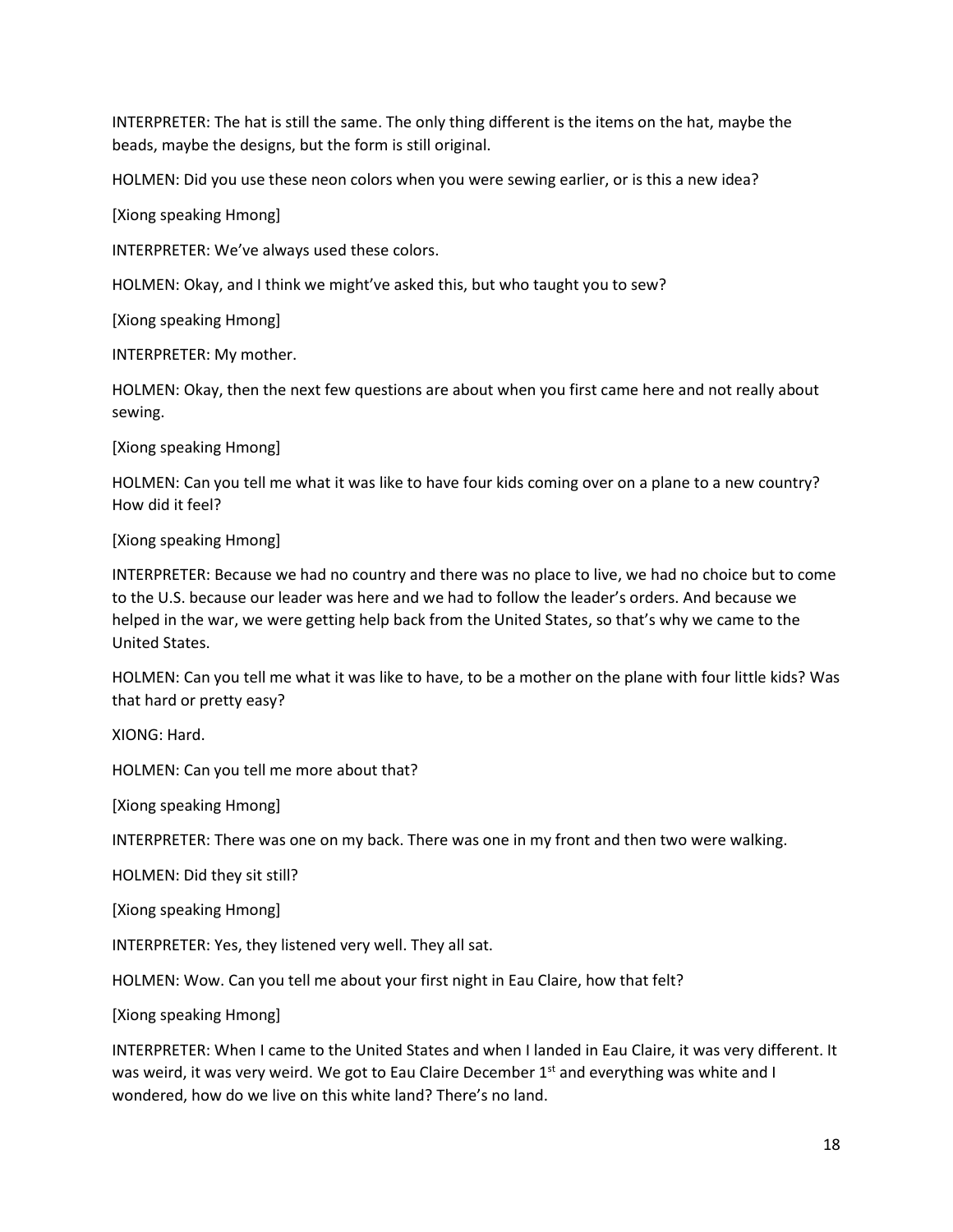HOLMEN: Can you tell me what it was like when you got to the place you were going to stay for the night?

# [Xiong speaking Hmong]

INTERPRETER: Come to talk about my first night I would say that's pretty funny at the same time. We used to walk and be on dirt and cement floors only, and when we came to the U.S. the floors had carpet and it felt like a bed. And when we got here, my mom and my sisters, they were gonna put some sheets down for us to sleep on the ground in the living room and I told them, oh the floor's already soft, we can just sleep right on the carpet.

# [Talking]

HOLMEN: Another specific question is can you tell me about your early experiences shopping in Eau Claire like grocery shopping or clothes or something else?

# [Xiong speaking Hmong]

INTERPRETER: First time that I went to a store in Eau Claire, my sister in law took me to a Kmart here in Eau Claire. Kmart, Chippewa Falls. When we went inside the store everything was very bright and it looked sunny and we didn't know that it was gonna get dark outside. [Hmong] We didn't know if it was night or day out cause there was always bright inside the store and when we came home, when we got outside it was already dark. [Hmong] For me to wear very casual clothes, I don't like to wear very casual clothes. I like to wear mediocre clothes. [Hmong] I wondered how I was going to get used to these type of clothing.

HOLMEN: So did you buy clothing at Kmart?

XIONG: Yes.

HOLMEN: Okay and it seemed like it was very casual?

INTERPRETER: Yes, they felt too big for me. They looked and felt too big for me.

HOLMEN: Okay. So did you meet anyone while you were there? What was your experience going to the cash register and talking with people at the store? Did your sister help you?

## [Xiong speaking Hmong]

INTERPRETER: When I got to the cash register with my clothes it was kinda funny because they asked me if I wanted paper or plastic and I just shook my head, and they just looked at each other and just kinda smiled at each other, and then they just decided to give me a plastic bag.

HOLMEN: Okay. Why didn't you want a bag?

[Xiong speaking Hmong]

INTERPRETER: I didn't understand what they were asking me.

HOLMEN: Do you remember getting lost in Eau Claire?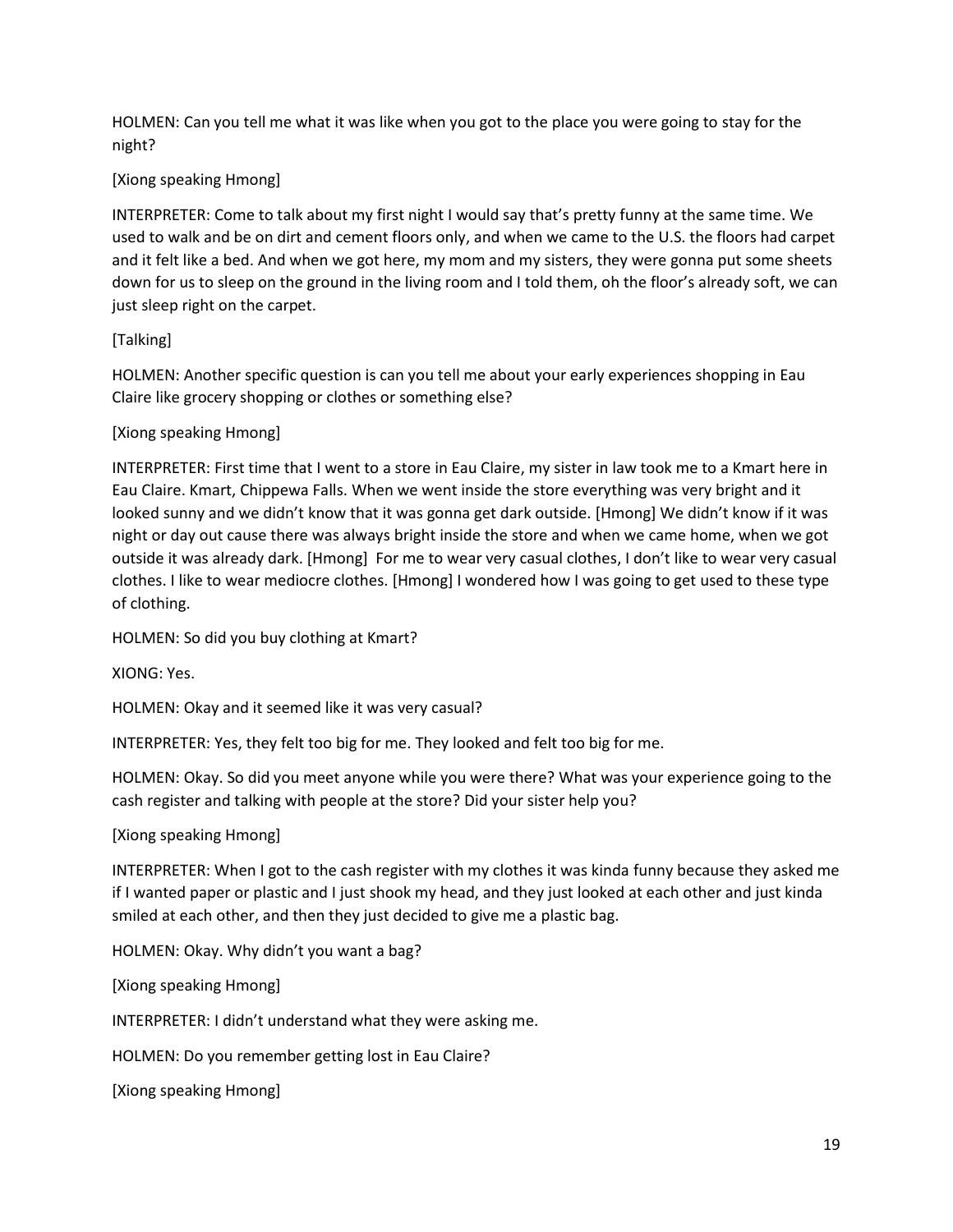INTERPRETER: Yes, I have once.

HOLMEN: Can you tell me about that?

[Xiong speaking Hmong]

INTERPRETER: Yes, I got lost once. I live on Runway and I took the small route to get to Hallie and when I was in Hallie, I got lost in that area and I crossed over Business 53. But I felt and I thought that I was in a different country or a different land so I turned back. [Hmong] It took me about 3 to 4 hours to find my way back. I had to go back one step at a time until I found my route back.

HOLMEN: Did you know how to speak English at that point? Did you ask anyone?

[Xiong speaking Hmong]

INTERPRETER: I was scared and even when white folks talked to me, I was scared.

HOLMEN: Where were you trying to go?

[Xiong speaking Hmong]

INTERPRETER: I just got my license to drive and because I just got my license to drive, I tried to drive around and practice and that's why I got lost.

HOLMEN: Okay. And then the last question is, when did you sew when you had all your little kids? Like what time of day? Did you do it when they were awake?

#### [Xiong speaking Hmong]

INTERPRETER: I'm guessing she's referring back to Thailand or Laos, this is back in Thailand. Back in Thailand, there was no jobs. There was no farming to do and therefore we just sewed, and my husband watched the kids while I sewed, so it was during the day time that we sewed.

HOLMEN: And then when you got here?

## [Xiong speaking Hmong]

INTERPRETER: When I was here, I used the weekend. [Hmong] Because I was working. [Hmong] And so I didn't sew that much and I lost some of it. [Hmong] So because I didn't have that much time, the only reason why I made these sewing is for my children and for myself, and for the selling, I don't do anymore. [Hmong] But if people do ask for a pair of clothing, I can still make it for them. I only sew to give away now. I don't really sell.

## **Third Interview:**

HOLMEN: Can you tell us about who you are?

[Xiong speaking Hmong]

INTERPRETER: My name is Mai Xee Xiong. My dad's name is Zha Tan Kao. My mom's name is Mai Palipao. I got married in 1971. I married my husband. His name is Pa Neng, his last name is Vang. Ever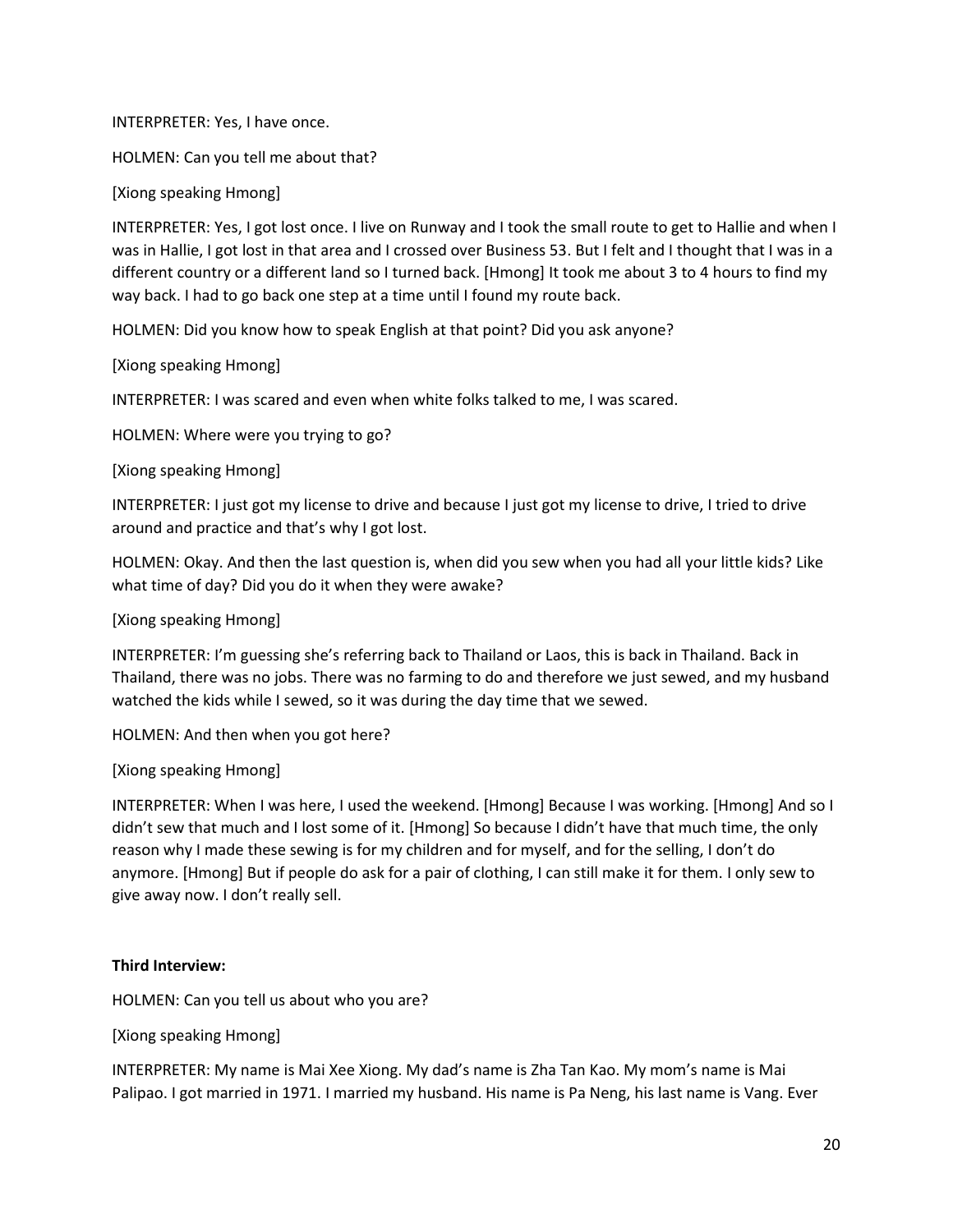since I married, I have four daughters and three sons. Right now I have two daughters-in-law and two sons-in-law. There is three but they're not married yet.

Talking about my life, ever since I grew up, my parents have always told us to be a good person and to have a good attitude. You have to help out with the leaders and the community. My dad is a high status person. I've always been a good person. Even though I'm still a good person and I will always remain a good person. If there's any help needed, I'm willing to open up and help the community and our leaders. I'm just afraid that I don't know how and I don't know what to do. But I feel that whatever I can do I want to help everybody and do whatever I can. And I want this to be a role model for the children to follow. My way of working and making a living, back when I was in my old country I only did farming and a little business. So coming to the U.S., I don't know any letters so I just work a little bit. Right now I'm retired. I am home and I am bored so that's why I do these sewings.

But I want everyone to know that I've been sewing these ever since I was seven. Ever since I was seven. And these sewings I know how to do a lot of them and if I can make them, I'll make them. These are for hats. I'm going to talk about how I worked in the past and now I'm going to talk about the sewings. Making these hats we've always done it as our parents have taught us. It is our Hmong identity. We have to keep it as a reminder. I'm making this so that the young ones who don't know how to make these will see. I'm going make it so that those behind can practice. Not only these hats, but all the children should be able to make the shirts and the outfit. Anybody who wants to make these clothes they can practice and they can do it.

HOLMEN: Can you tell us, can you pick up your fabric and tell us about the meaning of the different colors? Or you could use your yarn too, your yarn maybe?

# [Xiong speaking Hmong]

INTERPRETER: I don't know all the meanings of the colors, I only know these three. You have to practice these. The white is for freedom. It's when government loves the people. Red means anger, fighting. And yellow means the Hmong people coming together and being one. I only know these three to teach everybody. The blue and the green I do not know what they represent, but I'm pretty sure that there are elders out there who are willing to share with the young people so they do know. I only know how to make these, and I don't know what all of them represent.

HOLMEN: It's okay, that's okay. Do the shapes and symbols have any… ?

## [Xiong speaking Hmong]

INTERPRETER: I don't know about these hats, but about the tag in the back. Back when we were in China, it became a story… when we were in China, the Chinese were killing us off so we put our writings on our backs. And then also, the dresses that the Green Hmong people wear, it's where they write all of the writings on the dresses. We don't know why they put it on the dresses, but the dresses used to be our writing paper. There are still Hmong people who write our alphabet and it's based off of these dresses.

HOLMEN: Why do you wear hats for the Hmong New Year?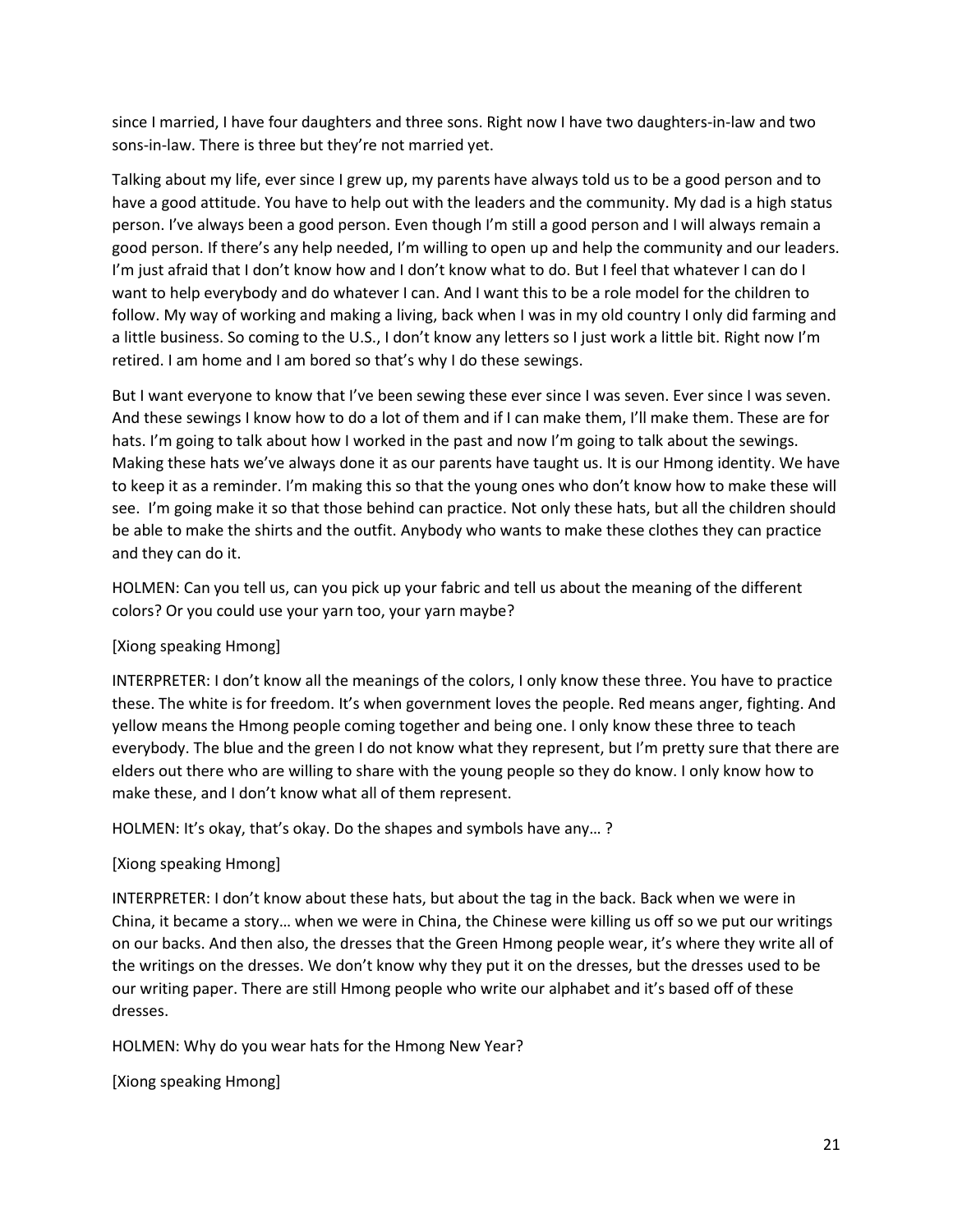INTERPRETER: There's a lot of hats now but then back then where we lived there were only two kinds of hats. It's only to go with the outfit and with the face to make it look pretty.

HOLMEN: Why are the different clans have different hats now?

[Xiong speaking Hmong]

INTERPRETER: The province that you were from, you have to wear whatever hat represents your province.

HOLMEN: When did you go from the two different kinds of hats to all and lots and lots of different hats; is that when you came to the U.S.?

[Xiong speaking Hmong]

INTERPRETER: The hats in China they're still, they're different from how ours look like in Sing Thao. Back then whether you're a man or a woman you would wear a hat.

HOLMEN: Is the stitching on your hat considered *paj ntaub*?

[Xiong speaking Hmong]

INTERPRETER: Yes it is panned out but it's a hat *paj ntaub*.

HOLMEN: A what?

INTERPRETER: Hat *paj ntaub*.

HOLMEN: Where did you buy the brightly colored thread and fabric?

[Xiong speaking Hmong]

INTERPRETER: I bought them from the Hmong store.

HOLMEN: Which Hmong store?

[Xiong speaking Hmong]

INTERPRETER: I bought it from the Lee store in St. Paul, Minnesota.

HOLMEN: Do they have any materials available locally?

[Xiong speaking Hmong]

INTERPRETER: Yes.

HOLMEN: So why do you buy them in St. Paul instead of Eau Claire?

[Xiong speaking Hmong]

INTERPRETER: Because there's a lot of variety in the Cities. You can buy fabric, yarn, and food.

HOLMEN: The black fabric that you are stitching onto, it is kind of a waffle look. Is that what you've always used?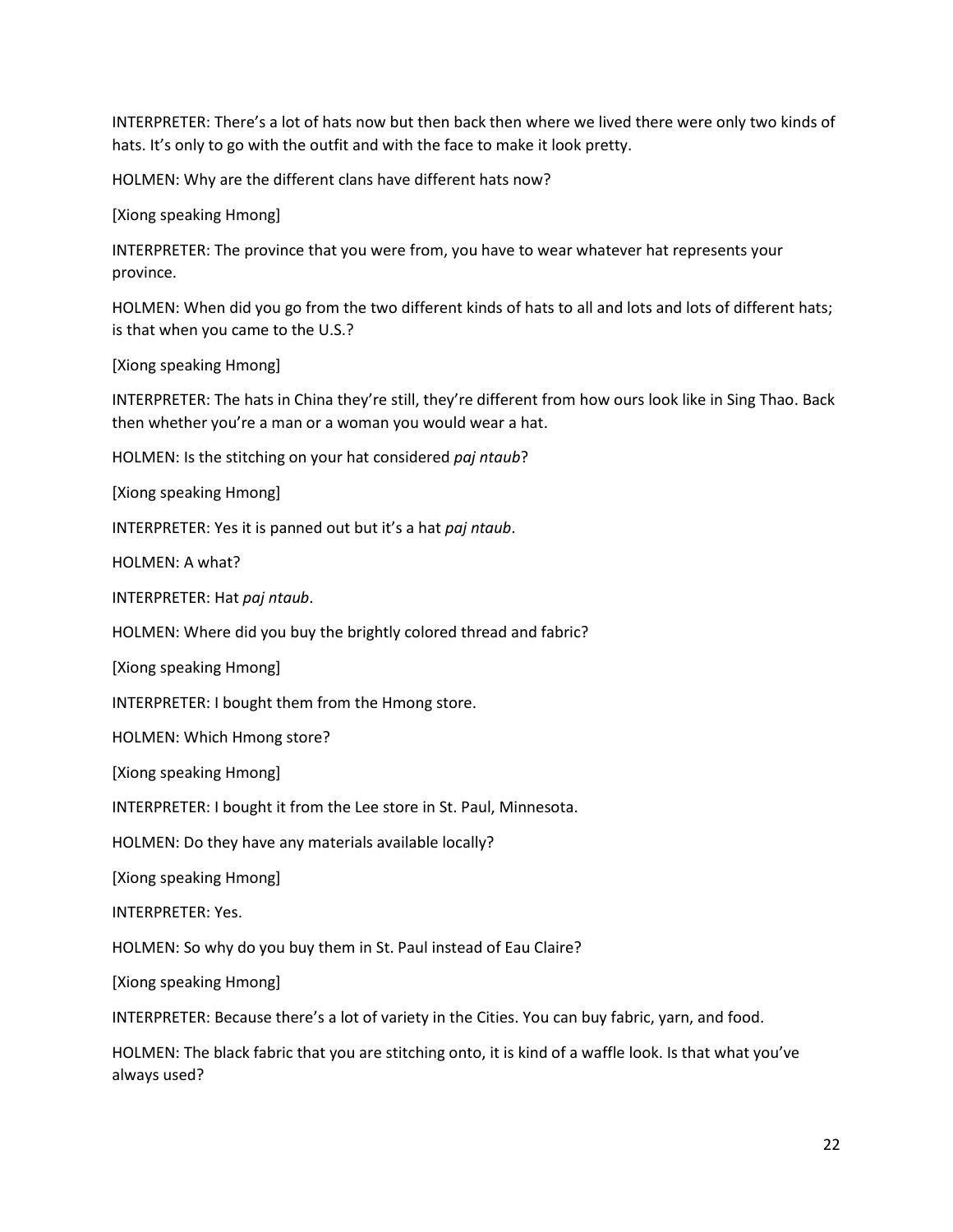INTERPRETER: Yes we've always used these, but because these have the holes that are a little bit wider apart they look a little bit bigger. That's why these are a little bit bigger than the ones from Thailand.

HOLMEN: Why are the colors you use so bright?

[Xiong speaking Hmong]

INTERPRETER: I like the brightness of the threads, that's why I use them.

HOLMEN: Do you wear the same hat to each New Year?

[Xiong speaking Hmong]

INTERPRETER: Whichever hat I want to wear I chose. There's many.

HOLMEN: Do you have about five, ten, fifteen?

[Xiong speaking Hmong]

INTERPRETER: With these type of hats I have about three right now. I have the black one with the straight sashes, I have three of those. If we want to wear the ones with the designs now a days, the new designs we can wear those too.

HOLMEN: What are the new designs? What do they look like?

[Xiong speaking Hmong]

INTERPRETER: If you want to see the different kinds of hats you can go the Hmong New Year and you'll see the many hats there. On the  $9<sup>th</sup>$  and  $10<sup>th</sup>$  of November there's going to be the Hmong New Year and if you want to come and take a look you can. And she wanted me to tell you where it was, it's over at McPhee.

HOLMEN: I have gone and it is on my calendar. I am going.

[Talking]

HOLMEN: So is this a new design or an old design?

XIONG: It's old design.

HOLMEN: It's old?

XIONG: Yes.

HOLMEN: How has your sewing changed since you came to the United States?

[Xiong speaking Hmong]

INTERPRETER: I have not changed these. I have changed the clothing only. But these are the clothes that I wear, that I used to wear, and I only sew these clothes. With the new designs I only do it for other type of Hmong peoples.

HOLMEN: Do you mean different clans?